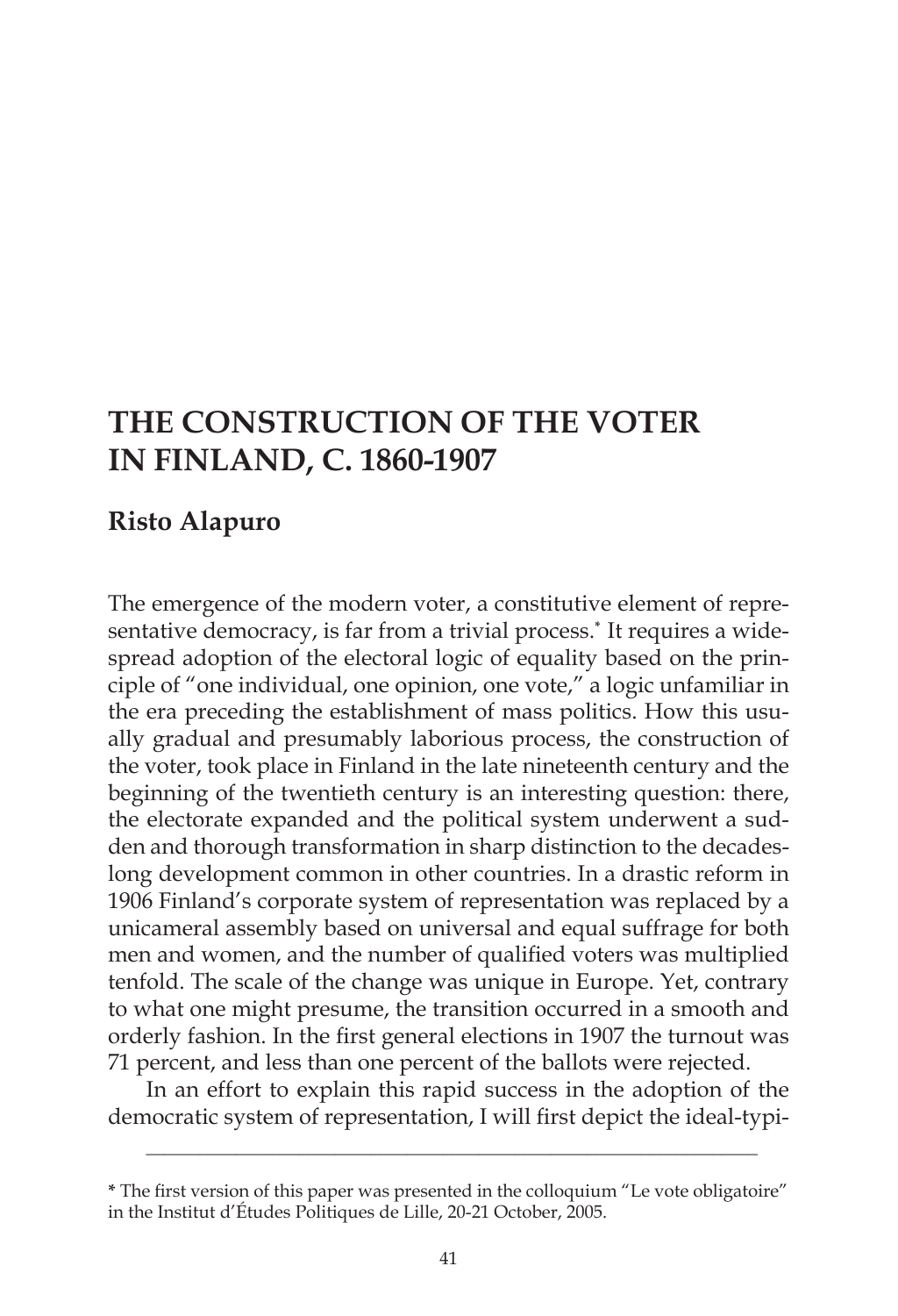cal qualities of the modern voter. This will provide a frame of reference to assess the factors furthering or hampering the emergence of the voter in the Finnish case. Second, voting practices and conceptions of representation from the 1860s to the early years of the twentieth century will be examined in national and local politics and in associational activity. Finally, I will analyze the rapid transition in Finland from corporate representation to representation based on the individual and the extension of the vote from a narrow electorate to universal suffrage.

# **The construction of the voter**

Ideally the development of the modern voter is a result of a long process of abstraction in which the citizen is increasingly detached from communal ties and becomes capable of forming an opinion autonomously. The voter, an "atom of the sovereign people" (Offerlé 1993, 53), is constructed in a continuous process of homogenization in which the development of the abstract individual, the voter, and the imposition of an abstraction, the law of the number, by the state, interact, one producing the other. This process - Michel Offerlé (1998, 41) calls it the "nationalization of the civic citizenship" - is a part of a larger process of imposing similar norms on the entire territory of the state and an indication of the capacity of the state to produce rational technologies of identification and standardized identities.

The construction of the voter is a constituent part of a representative democracy. But to create the voter is also to create the elected, and "the logic of political representation" is made manifest in eligibility (Abélès 1991, 262-263; also Offerlé 1998, 47).

This image, as idealized as it is, is useful as a yardstick in assessing the progress of the emergence of the voter in empirical cases. It effectively reminds us that the conceptual system characteristic of the modern voter does not emerge spontaneously. This system involves such principles as the same value for each vote and the secret ballot, respect for majority rule, and the voter who elects a candidate to represent him or her on the basis of an explicitly stated program (Offerlé 1993; Garrigou 1992). "It is indeed not self-evident to establish a connection between one's daily life and a piece of paper put in a box; it is not self-evident to learn to wait and to express one's grievances and hopes only in fixed and distant moments; it is not self-evident to limit this expression to the use of the ballot only; it is not self-evident to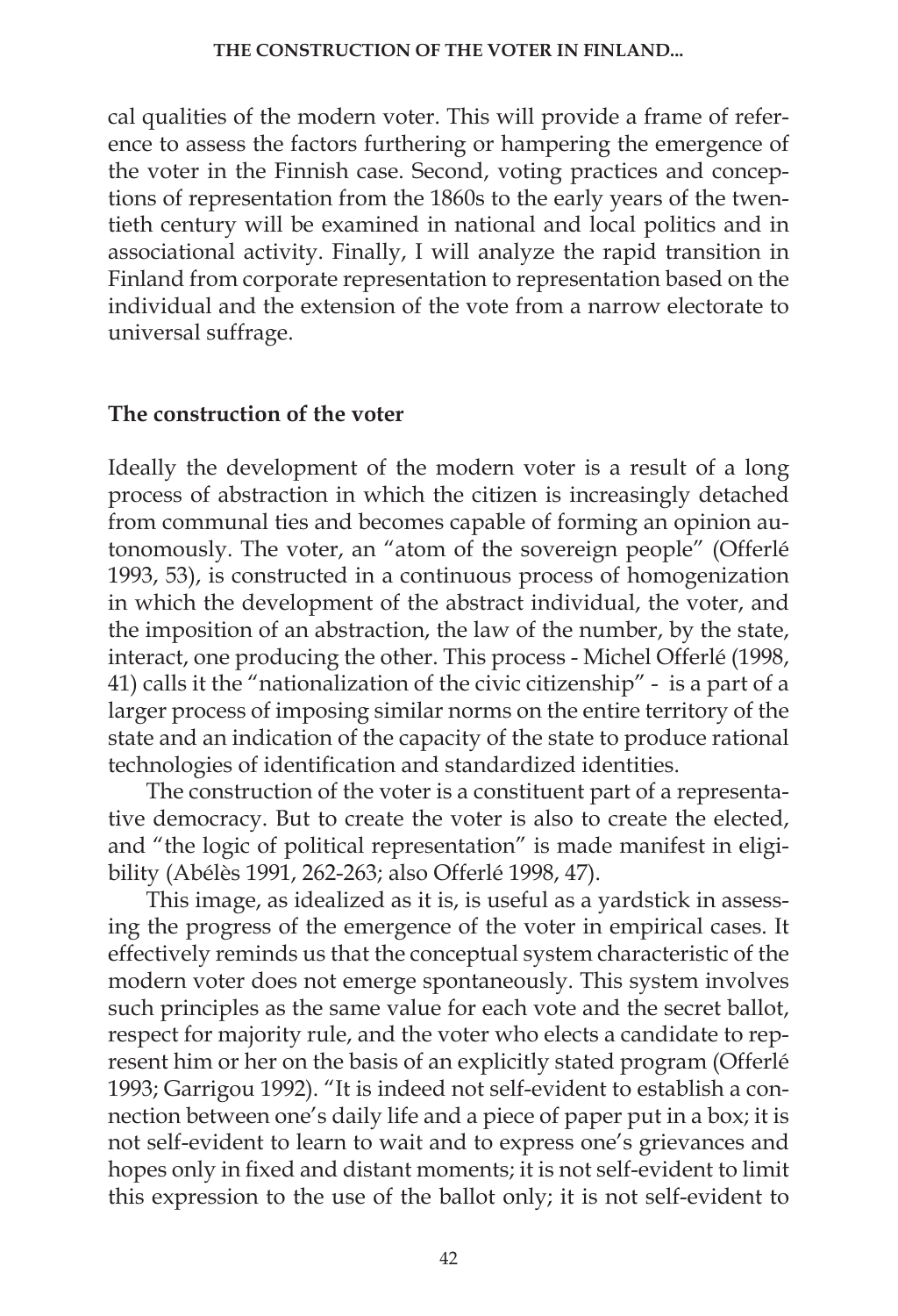vote for somebody whom in many cases one has never seen" (Offerlé 1998, 45). How did this process evolve in Finland?

# **Corporate representation at the national level**

A basic starting point for reflection is that, unlike any other political entity in Europe, Finland preserved a corporate system of representation up to the beginning of the twentieth century. Developments preparing the ground for the individual and universalist principle of political participation did take place within this framework, but their role remained limited.

The main reason for the longevity and quasi-immutability of corporate representation lay in Finland's political status. From the Napoleonic wars until 1917 she belonged to the Russian empire as a Grand Duchy, but retained the institutions established in the preceding period, when the mainly Finnish-speaking regions east of the Gulf of Bothnia were a constituent part of Sweden. One of the most important of these was the four-chamber Diet. Nothing in its preservation (or reorganization in the framework of the new Grand Duchy) was very exceptional. Existing institutional structures of the annexed regions could well be co-opted by the autocracy, even though they differed from those prevailing in Russia. But at the same time these structures could not be easily reformed, and their capacity to function ultimately rested on a tenuous balance between the empire and the local elite. In Finland, the emperor, who was also the Grand Duke of Finland, did not convene the Diet until 1863, after having met with the assembled Finnish estates in the newly-conquered territory a half century earlier, in 1809. Subsequently, however, the Diet met at regular intervals, and in the last decades of the century its deliberations were accompanied by an intensifying political discussion and the rise of the Swedish- and Finnish-language press. Yet, as far as the autocracy remained unchallenged, no major readjustments in the nature of Finland's political representation could be expected.

In these circumstances, the Diet played an integral role in the formation of the Finnish state and in the building of the Finnish nation vis-à-vis the metropolitan country in the late nineteenth and early twentieth century. Given that, ultimately, local autonomy was based on the generosity of the emperor, not on formal recognition of fundamental laws going back to the Swedish period, the Estates became a key institution in the defense of what were perceived as irrevocably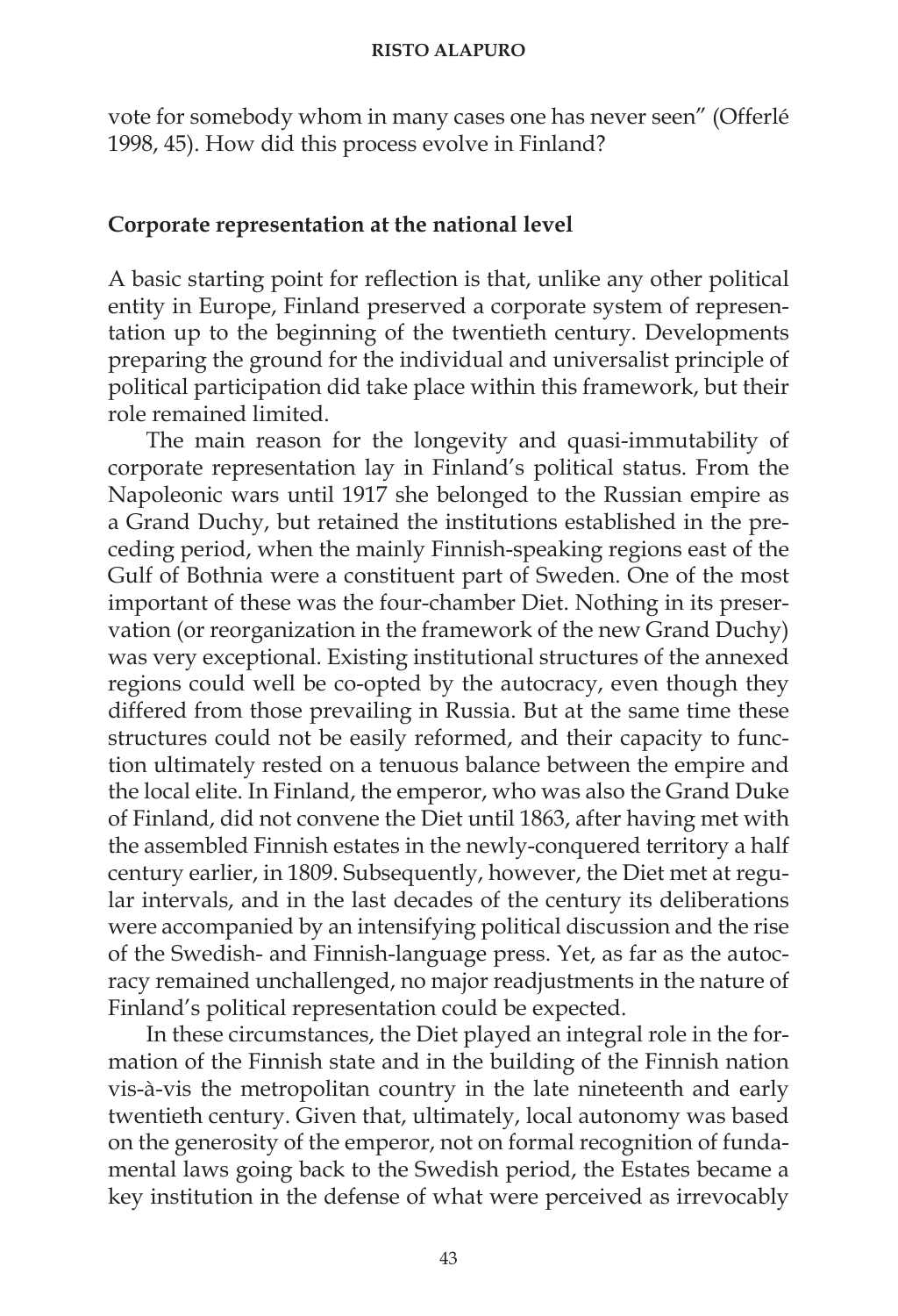acquired constitutional guarantees for Finnish rights. The consolidation of Finland's distinctiveness remained a constant preoccupation of its political leaders, and the Diet was considered to be a cornerstone of its separate status. It tended to be seen as a symbol and manifestation of this status and of Finnish unity.

A peculiarity of Finland's system of representation was the presence in it of the freeholding peasants, along with the nobility, the occupational clergy, and the burghers. This was unique in nineteenthcentury Europe, indicating the existence of a strong peasantry that traditionally constituted the backbone of the social structure: the central landed class consisted of native freeholders. Not surprisingly, the proportion of the population belonging to the independent peasantry was by far the largest among the (social) estates. In 1890 it was 26.2 percent, whereas the corresponding figure for the burghers in the predominantly rural Finland was 3.1 percent, and for the nobility and the clergy 0.1 and 0.3 percent, respectively.<sup>1</sup> In other words, more than 70 percent of the population was excluded from corporate representation. For purely quantitative reasons it is clear that only the election procedures in the Peasant Estate and possibly the Burgher Estate could gain broader importance in the construction of the modern voter under universal and equal suffrage.

Freeholders in the countryside were entitled to vote in the Peasant Estate; the number of votes at their disposal depended on the amount of land they owned. In a two-step procedure, the members in each commune first elected grand electors (often these were decided through negotiation), who then elected the representatives of the Peasant Estate in the Diet. In the Swedish period the grand electors were considered to be the spokesmen of the communes and were bound by the instructions of those who had nominated them. In the Diet Act of 1869, enacted only a few years after the resumption of the Diet in 1863, this element of the imperative mandate was eliminated, and the grand electors were allowed to vote according to their own convictions. But this small move toward the modern idea of representation was not accompanied by other reforms, e.g., the redefinition of the criteria of the qualified voters. Until 1905, their circle remained practically as narrow as it had been four decades earlier. In 1900 only 4.3 percent of the rural population was qualified voters. While their share of the adult population was of course considerably higher, those without the franchise formed the overwhelming majority, consisting notably of expanding groups of agrarian workers and tenant farmers. (Mylly 2006, 38-40.)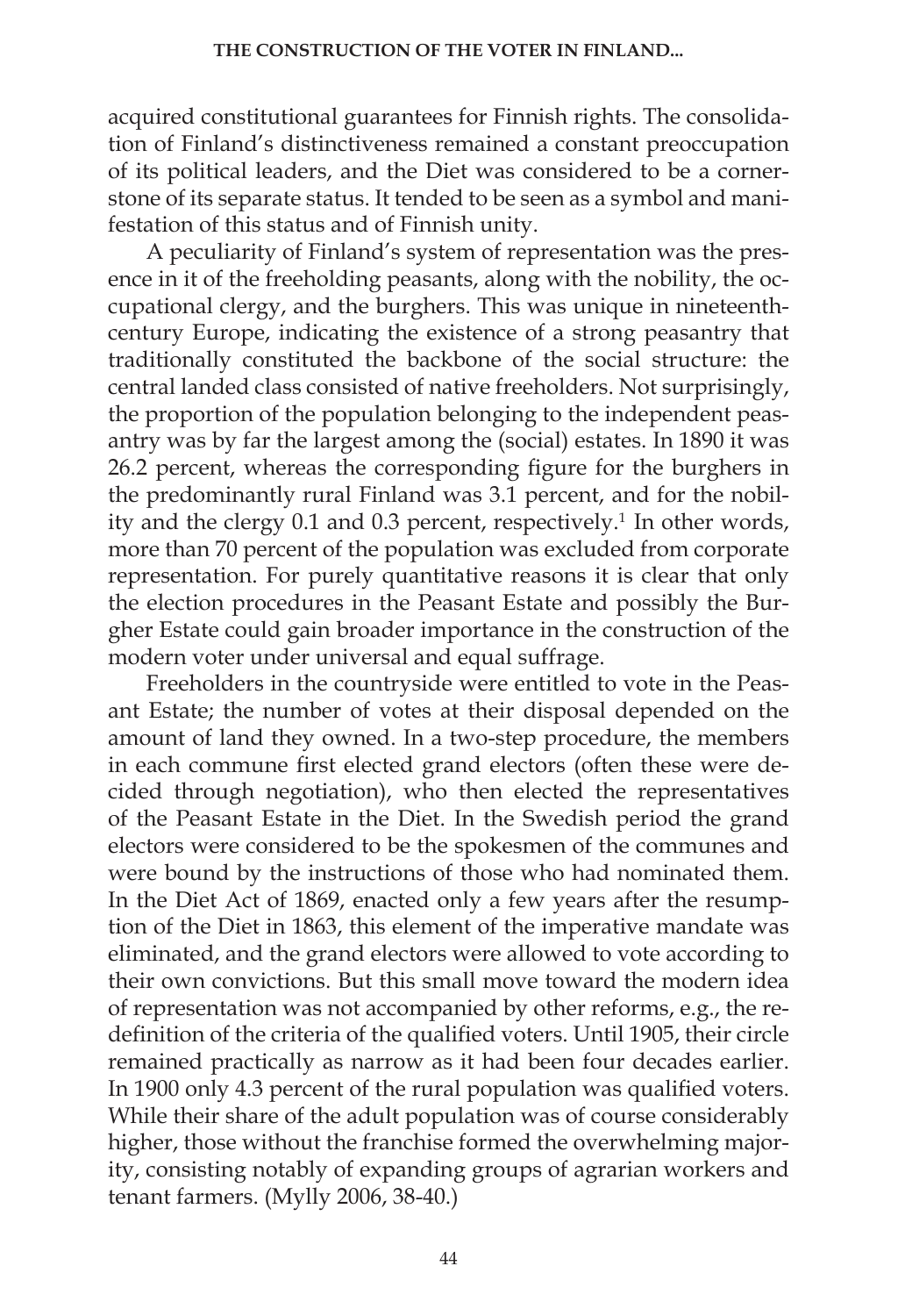Still, from a comparative perspective, the sheer existence of the Peasant Estate is an indication of the importance of popular groups in the history of political representation in Finland and in the Nordic countries more generally. It was of considerable significance in the development of the voting capacities needed and adopted in the elections of 1907.

Much more marked and directly significant for the subsequent developments were the reforms in the Burgher Estate and the public debate over the franchise in the towns. The Diet Act of 1869 and the constitutional amendment of 1879 eliminated the role of the burgher privileges by making the payment of taxes the criterion for granting the franchise in the towns. This was not only a modern feature in that it abandoned the corporate principle within the Estate by defining the electorate on the basis of quantitative economic criteria. It also implied that the elected members of the Estate represented, in principle, all inhabitants of the town (Mylly 2006, 41; cf. Pohjantammi 2003, 385). In addition, it opened the door to the discussion of two other measures. The first focused on the criterion of taxation required for the franchise, which implied the possibility to lower or ultimately even to abandon the census - that is, to introduce universal suffrage. The second contemplated the reduction of the voting scale (i.e., the number of votes allotted to each voter). This ultimately implied the possibility to eliminate it as well, that is, to introduce equal suffrage. The discussion was animated by ambiguities in the mode of election and in decrees fixing the maximum number of votes per voter - all this toward the end of the nineteenth century when the towns were growing rapidly, especially their working-class populations.

In the 1880s the disagreements crystallized around the voting scale. At that time, the main nationalist grouping, the Finnish party, began to advocate granting a maximum of ten votes per voter in elections to the Burgher Estate. In 1881 a kind of electoral campaign was waged in several towns for the first time, including meetings, the publication of candidate lists in newspapers, and instances of test voting (ibid., 51). In the 1890s a movement was launched for equal (but not universal) suffrage in the Burgher Estate elections, now inspired by the left of the so-called Young Finns. They looked for support from the emerging worker movement. Soon thereafter, however, the worker movement organized nationally in 1899, adopted a Social Democratic program (in 1903), and separated itself from the tutelage of the Young Finns. At the same time it began a campaign for universal and equal suffrage for both men and women and for a unicameral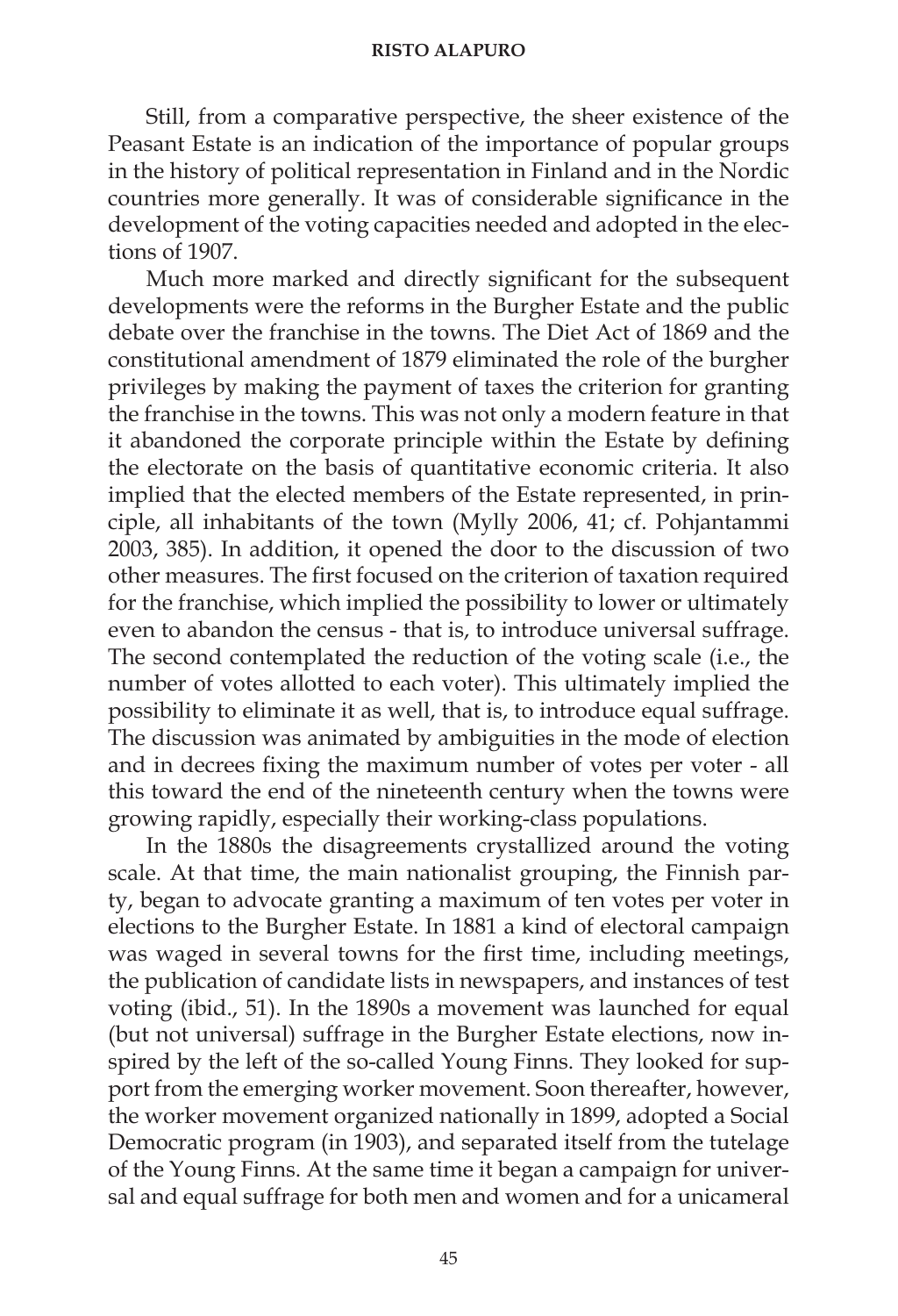assembly. During the first years of the twentieth century up to 1905, the extension of the franchise finally became a key issue in the Diet as well. Especially in 1904-1905 a number of electoral reforms surfaced in different party groupings and in different Estates. They included equal suffrage and, more vaguely, as an ultimate goal, universal suffrage at least for men, especially in the Burgher and the Peasant Estate. At the same time the worker movement gained more support in its campaign for a thorough electoral reform. (Mylly 2006, 66-79.)

The main phases of the franchise extension movement in the Burgher Estate testify to the increasing importance of the issue in the political debate toward the turn of the century. In the 1880s and the 1890s scattered initiatives were put forward in the Estate for equal and even universal suffrage, and demands for reform became more vocal with each passing year. One major theme in the discussion of institutional arrangements was the adoption of a bicameral parliament; this possibility was evoked for the first time already in the 1860s. However, it is important to note in the context of the making of the modern voter that the reform initiatives did not lead to any major readjustments in the system of representation by 1905. While the debate in towns started to mobilize popular groups beginning in the 1890s and the movement gained in importance in the beginning of the new century, the voting as a *practice* in national elections was limited to a narrow circle of people only.

# **Representation of the whole people and representation of various groups**

Another dimension in the relation between popular groups and the political representation may be seen in the provision of the Diet Act of 1869 that the Estates "represent the People of Finland," a presumption to which the presence of the peasants in the Diet gave credibility. This conception was not uncommon in early nineteenth-century Europe (Kurunmäki 2003, 5), although it was incompatible with the republican conception deriving from the French Revolution - because the delegates or representatives received their mandate from their respective social estates, not from "abstract individuals." In late nineteenth-century Finland this view was undoubtedly reinforced by the central role of the "people" and of the "will of the people" in the nationalist ideology (see below). The rejection of the principle of the imperative mandate (pursuant to the Swedish Riksdag Act of 1810)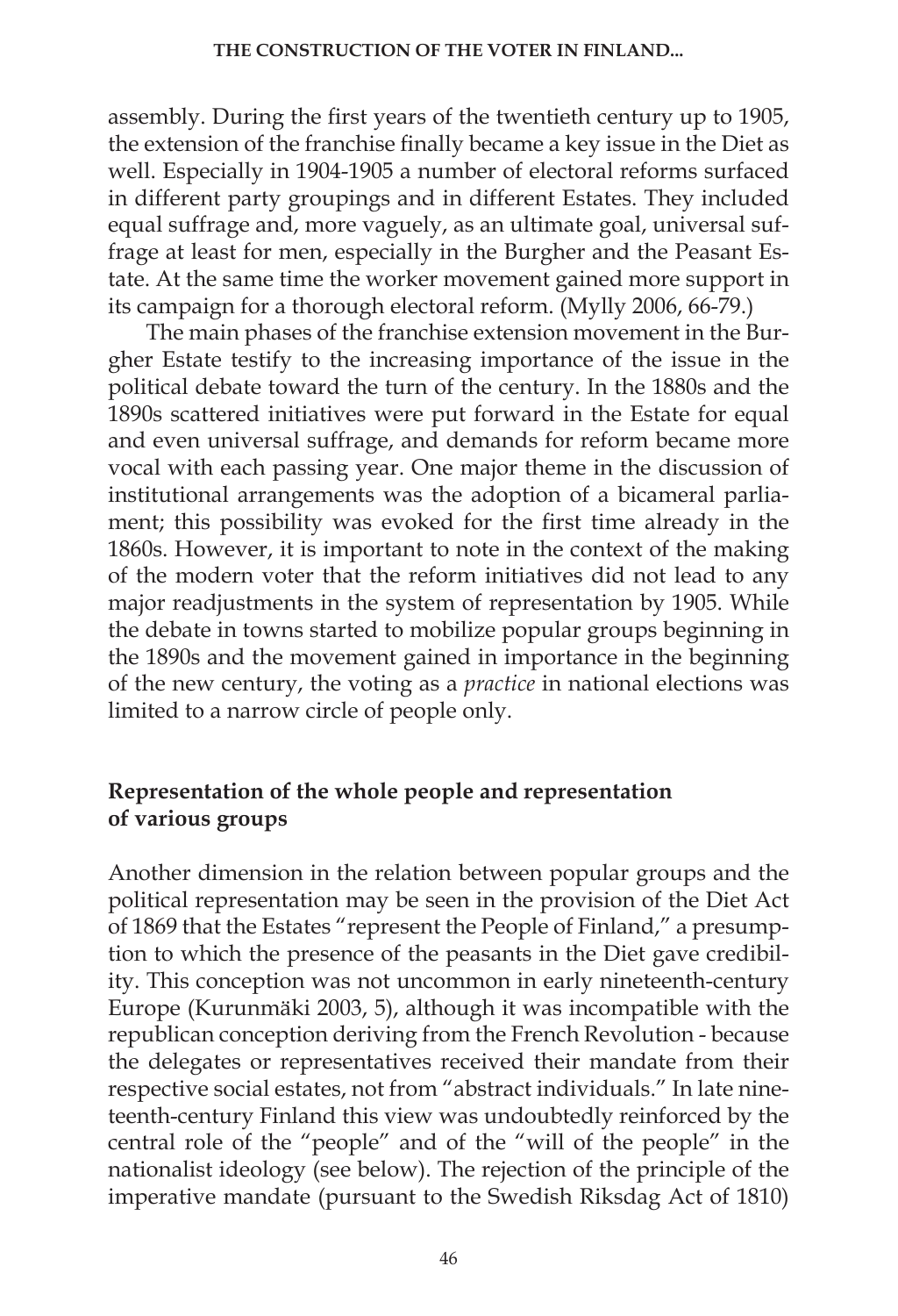was another manifestation of the idea that the Estates represent the entire population (Kurunmäki 2004, 3; Pohjantammi 2003, 376-377).

However, the prevailing conception of representation still retained a group-based aspect. In a sense it appeared, for example, in the view that the Burgher Estate represented all inhabitants of the towns (from 1879). It also predominated in many dissenting assessments, especially in the 1890s. All "parts of the people" or the "central actor groups" were to be represented in a reformed Diet. Another suggestion implied a functional view: not only should those be entitled to vote who were willing to pay taxes but also those individuals or groups whose work was "useful" (Pohjantammi 2003, 386, 387, 389). The representation of the (whole) people and the representation of the groups of which it was composed were not contradictory principles.

Finnish terminology seems to be compatible with the idea of coupling the representation of the entire population with the representation of its constituent parts (a hypothesis that gains additional support from the analysis of the associational activity; see below). The Finnish-language vocabulary was created in the nineteenth century as a step in the advancement of the language of the majority, Finnish, at the expense of the traditional language of the elites, Swedish. The Finnish word for "to represent", *edustaa*, is not derived from the Latin origin *repraesentare*, "to make present or manifest or to present again" (Pitkin 1967, 241), but from the image of standing or acting in front (*edessä*) of others, denoting originally those in a superior position in the church and the courts of justice but also an obligation and responsibility of those acting in front of and on behalf of others (*edesvastuu*). Later this verb appeared in reference to the activity of a solicitor or spokesman who presents the complaints of people, and of a delegate or representative of an Estate (*edesvastaja, edesmies, edusmies, edustaja,...*) (Pohjantammi 2003, 366-368). That is, the very words "to represent" (*edustaa*) and "representative" (*edustaja*) convey the idea of representing in the sense of "standing for" and "acting for" as well as the connotation of an authorization and the ensuing idea that the representatives are responsible to the voters (Pohjantammi 2003, 368-369; Pitkin 1967). The latter sense makes it natural to think of representation as an advancement of the interests of those being represented (cf. Pitkin 1967, 115-116). Likewise, the Finnish term for Parliament (*eduskunta*) is derived from the word denoting representation. Therefore it stresses the representation as "standing for" or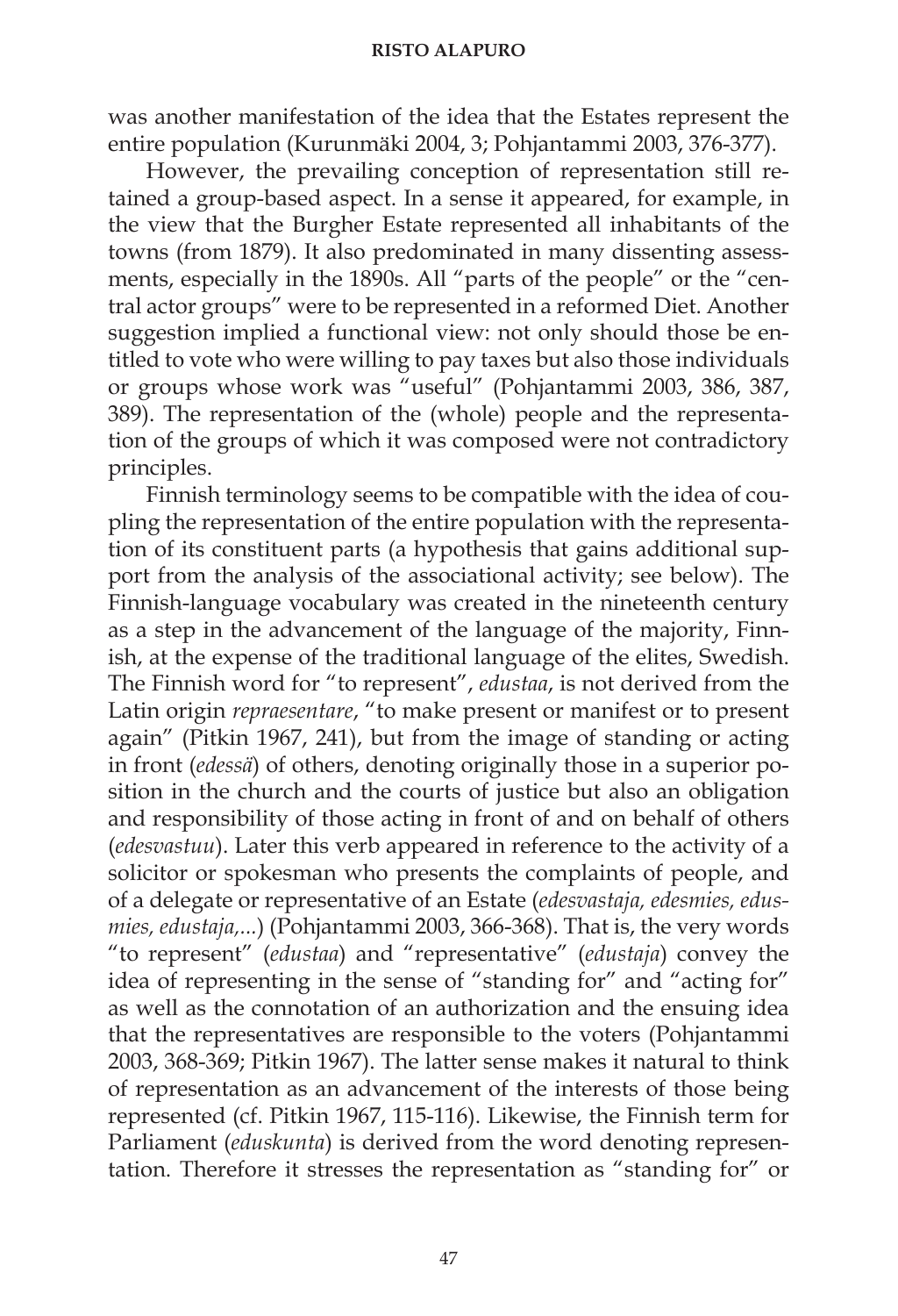"acting for," not as deliberation (see Pitkin 1967, 64), which meaning appears in the term "Parliament" (Palonen 2005). Moreover, in Finnish a Member of Parliament is a "Representative of the People" (*kansanedustaja*), which concretely expresses the view that the MP represents a whole, not particular groups (or parties). Both *eduskunta*  and the term *kansanedustaja* emerged in the nineteenth century (Pohjantammi 2003, 369, 372-374), and were officially adopted in the parliamentary reform of 1906.

In sum, then, it may be hypothesized that the two themes of representing (partial) interests and of representing the whole people appear not only in the conceptualization of the Estates but also in the semantic layers of the Finnish terminology of representation.

# **Voting and representation at the local level**

As stated above, the making of the modern voter entailed his or her disentanglement from communal ties. Therefore the local social structures and developments at the local level became crucial. Which kind of social and political structures existed in the Finnish localities in the late nineteenth century and how did they affect the construction of the voter?

One feature that stands out in comparison to the local institutions elsewhere in Europe was the Swedish-type tradition of strong self-administration. It was linked to a relative social homogeneity, or, to put it differently, to the peasant freeholders' central position as the landowner class. Up to the second half of the nineteenth century the main local administrative units were the Lutheran parishes, in which ministers headed the meetings attended by local freeholders whose consent was needed in matters concerning them, especially in decisions concerning various communal expenses. Participation in parish meetings could also be replaced by smaller assemblies representing the landowners, or the representatives in parish meetings could be elected by villages. The principles of representation differed from those of a modern democracy. If it so happened that all those concerned were not consulted, the role of the representatives could be assigned to "the most prestigious members of the community" or, in the towns, to "the most eminent burghers" (Soikkanen 1966, 10, 23, 26). Also, the norm that decisions must be taken unanimously lost its force only gradually as was also the case with the principle that those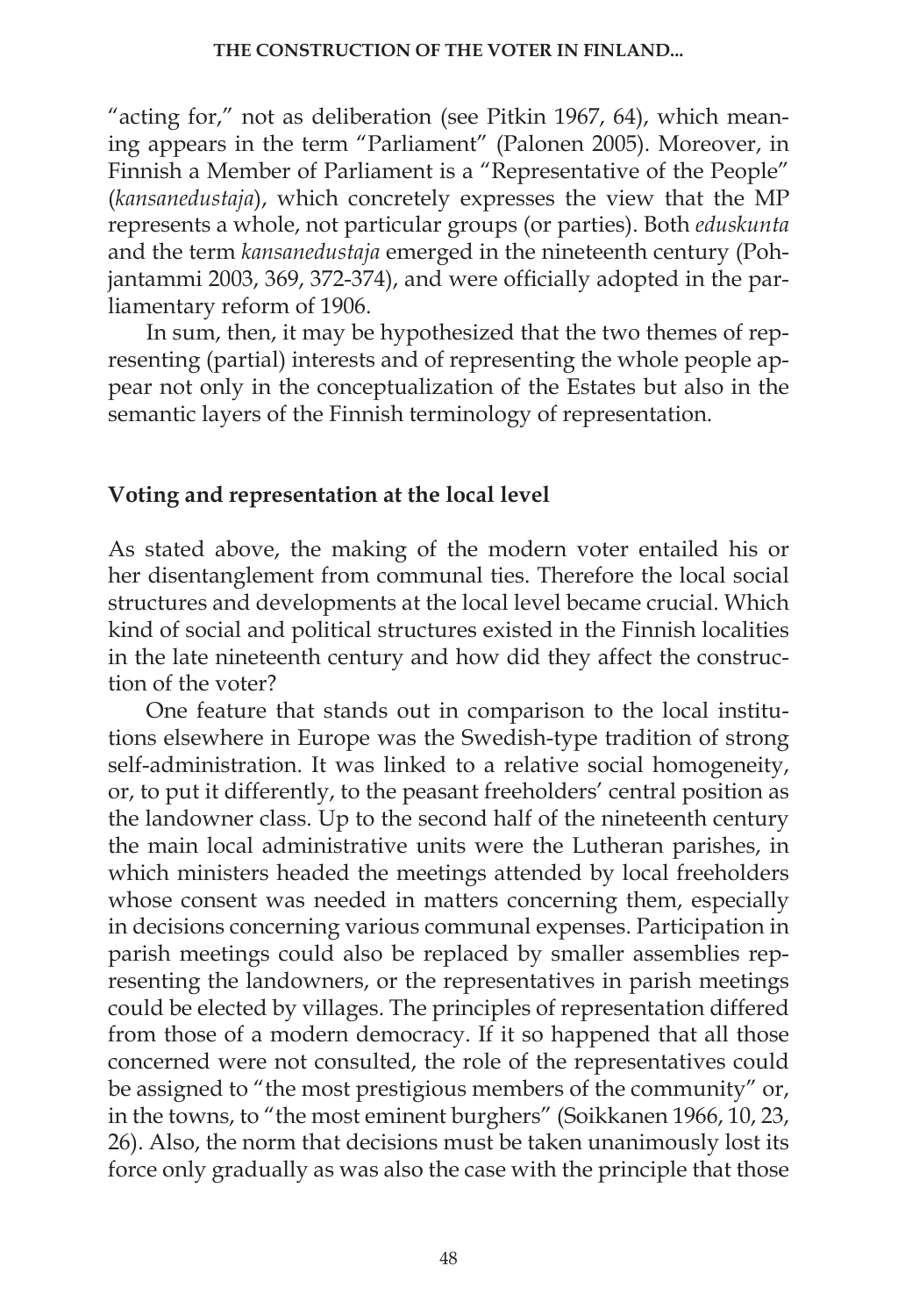absent were not bound by the decisions made (which in a number of cases led to the obligation for those concerned to be present in the meetings).

In the last decades of the nineteenth century the growing economic prosperity of freeholders and an administrative reform reinforced their local position as the same time as they prevailed nationally in the Diet. In 1865 a Finnish reform of local self-government separated the municipal administration from the local parish administration and instituted a two- or three-tier system, consisting of a communal meeting, which could elect a communal council as a smaller assembly to make decisions, and a communal board as an executive organ. The participation in the communal meetings and in the election of the communal council was based on the amount of taxes paid, in practice on the extent of landownership, which soon assured the landowning peasants a predominant administrative position. Similar developments took place in the towns whose municipal self-government was reformed in 1873. Now the local administration both in the towns and the countryside was unambiguously based on personal wealth; the same was true at the national level in elections to the Burgher Estate and the Peasant Estate. Thus a unified system of representation established itself both in the rural and the urban municipalities, based unequivocally on the census.

The communal ties, from which the citizens had to be severed in order for the modern voter to emerge, seem to have been less constraining in Finland than in many other European states of the period, especially outside the Nordic countries. The contrast is striking if Finland is compared to such an established and centralized state as France, where local social inequalities were more marked and more deeply entrenched than in Scandinavia. There the local structures standing in the way of the making of the voter were linked above all to the catholic elites and the notables. For much of the nineteenth century voting in France was rooted in the local networks of power and influence. Before becoming "political," the voting results long registered local relations of domination and local loyalties: allegedly their memory is still very much alive (Garrigou 1992, 205-225; Abélès 1991, 16).

In the reforms of the Finnish local administration in 1865 and 1873 the franchise was given to groups that had little risk of falling prey to clientelistic or other forms of pervasive dependence. On the contrary, these groups, notably the landowning peasants, constituted a prospering and an increasingly self-conscious popular class.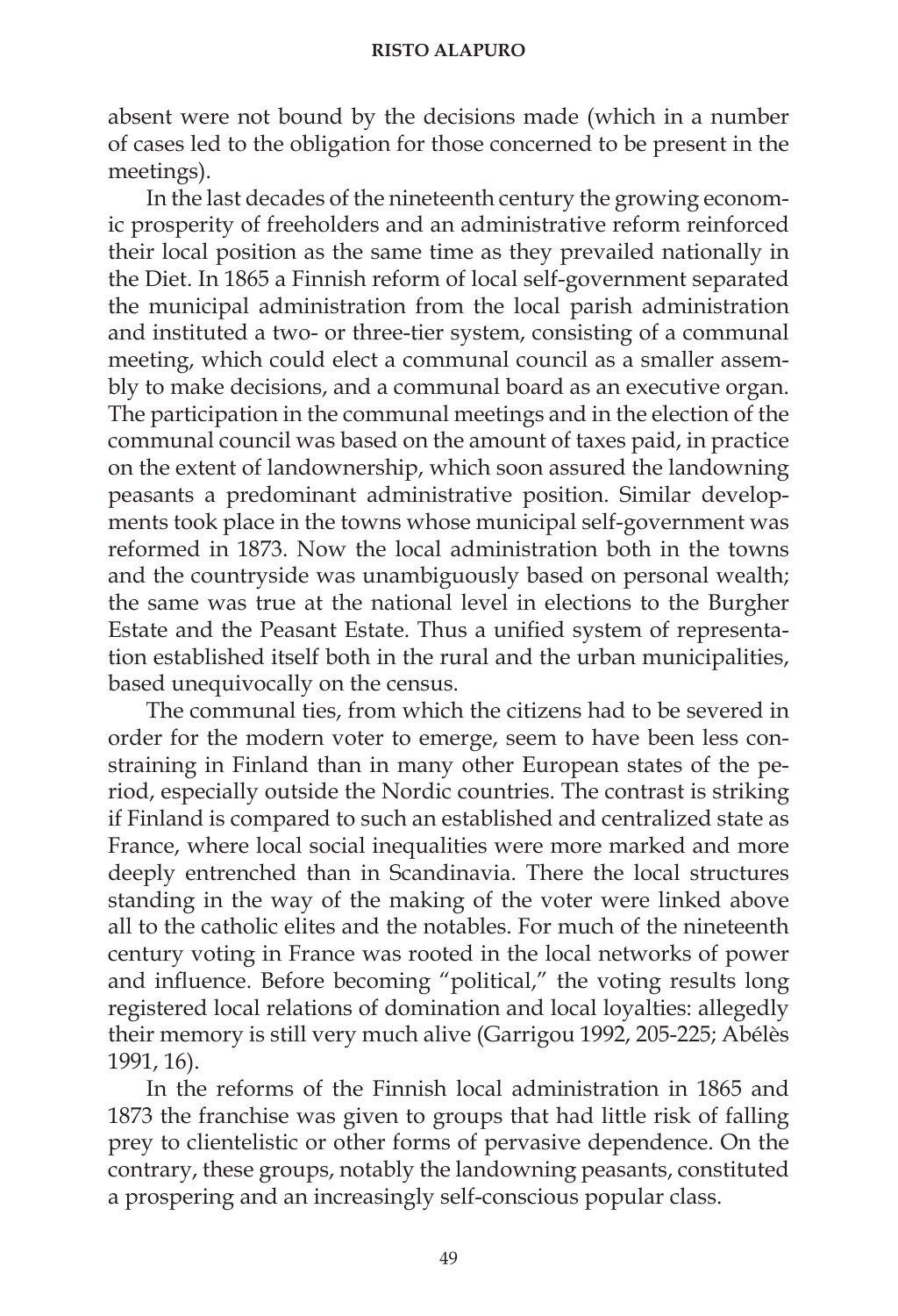# **Associations and representation**

All reforms and debates of the late nineteenth century notwithstanding - the municipal reforms locally and the franchise discussion nationally - the factual political participation remained closed to the overwhelming majority of the population until the twentieth century.2 But there is one sphere of activity that arguably served as a school for the future voters and therefore constitutes a crucial component in explaining the successful changeover to the wholly democratic system of representation in 1906-1907. The sphere of associational activity was important in all Nordic countries but nowhere became its significance as manifest as in the sudden and spectacular transformation of the political system in Finland.

Voluntary associations, a form of realization of the "law of the numbers" (Offerlé 1998, 46), are, at least ideally, based on individual and noncompulsory membership and are therefore expressions of development supplanting traditional forms of organization (Anheier 2001, 2). To form an association is to organize on formally equal terms to promote a common purpose. To cite one of the best-known proponents of these organizations, internally associations - again ideally - instill "in their members habits of cooperation (...) and public-spiritedness," and externally they, or a dense network of them, enhance "interest articulation" and "interest aggregation" (Putnam 1993, 89- 90). Therefore they are, in this view, closely related to the principle of the representative democracy.

In Finland, peasants and other middle-class groups began to organize on a large scale in the late nineteenth century. This process was not harassed by the authorities; the right to organize into associations, including trade unions that initiated strikes, never became a matter of serious controversy. The most prominent organizations were the temperance movement, the youth associations, and the emerging worker movement - which were called "progressive societies" (*edistysseurat* [Liikanen 1995, 328]) - and the cooperatives. Importantly, the intermediate and intermediary organizational level was not established in opposition to the state but with the cooperation of the state-building and state-bearing intelligentsia.3

The proliferation of such associations was greatly reinforced by their close connection to the local administrative structures; a considerable part of their activities evolved from them. In Finland the associations had often close ties with the administration through the role of local civil servants (priests, teachers, etc.) and even through a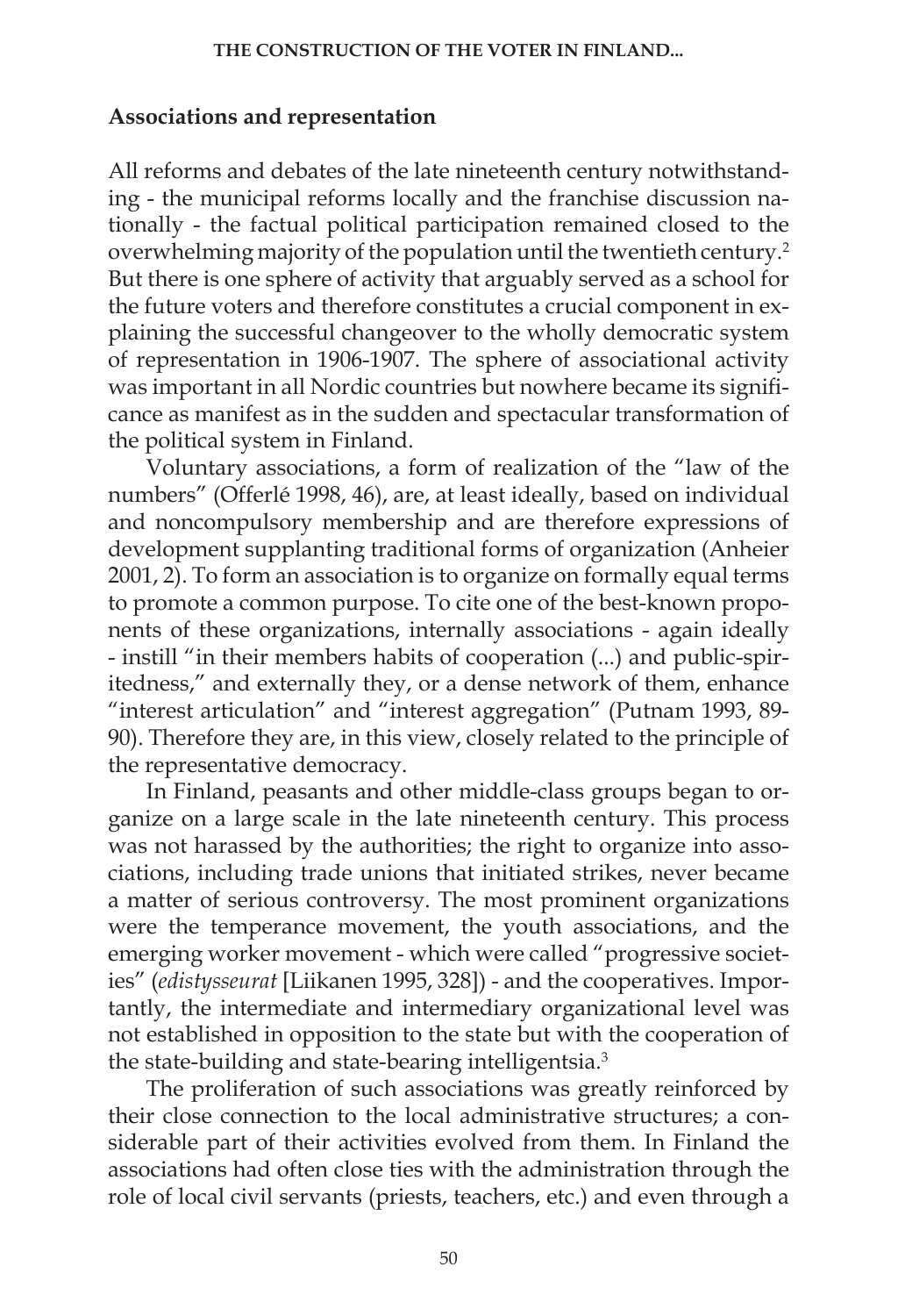partial fusion of the reformed local administration and the new voluntary associations. "Cooperation between the municipal administration and the voluntary organizations was more than cooperation only (...). Many voluntary organizations came into being by a decision in the local administration." "In the communally-oriented (*kommunalistisk*) spirit, both the civil servants and the ordinary people had to participate jointly in the activities of the associations, directly related to the official decision-making." (Stenius 1987, 283, 309.)

Moreover, the associational life greatly contributed to the legitimation of the "will of the people" as a principle of politics: in the nineteenth century "the 'will of the people' was established as a basic concept in political language through associational activity and meetings" (Liikanen 1995, 329). The central issue at the end of the century as to whether organizations had "the right (...) to represent the 'will of the people'," led to a "tradition in the Finnish political culture, in which the organizations of the civil society had a strong legitimacy (...) as representatives of the 'will of the people' vis-à-vis the state power" (ibid., 332). This means that the language of modern politics - or the language of representation, of the right to represent the "people" - was adopted in Finland *before* the adoption of universal suffrage. Especially the temperance associations, the agrarian youth societies and the worker organizations were considered to be legitimate representatives of more or less identifiable social groups.

The latter aspect seems significant: associations were instrumental in defining (social) groups. A process took place in which the image of a nation emerged consisting of distinct, organized groups. That there is nothing self-evident in this image becomes clear if Finland is contrasted to France, admittedly an extreme example. There, as Pierre Rosanvallon (1998, 330) puts it, the "Republic rendered the social abstract," leaving the field open to a mode of representation whose special character lay in operating with no *a priori* references. In this view, associations could be considered "artificial" and in any case not as legitimate representatives of group interests. In the case of Finland they were arguably instrumental in establishing the legitimacy of the group representation, which appeared alongside the equally legitimate conception of the representation of the "will of the [whole] people." It seems worth examining, whether, or to what extent, this duality has parallels with the different semantic layers of the Finnish terminology of representation referred to above.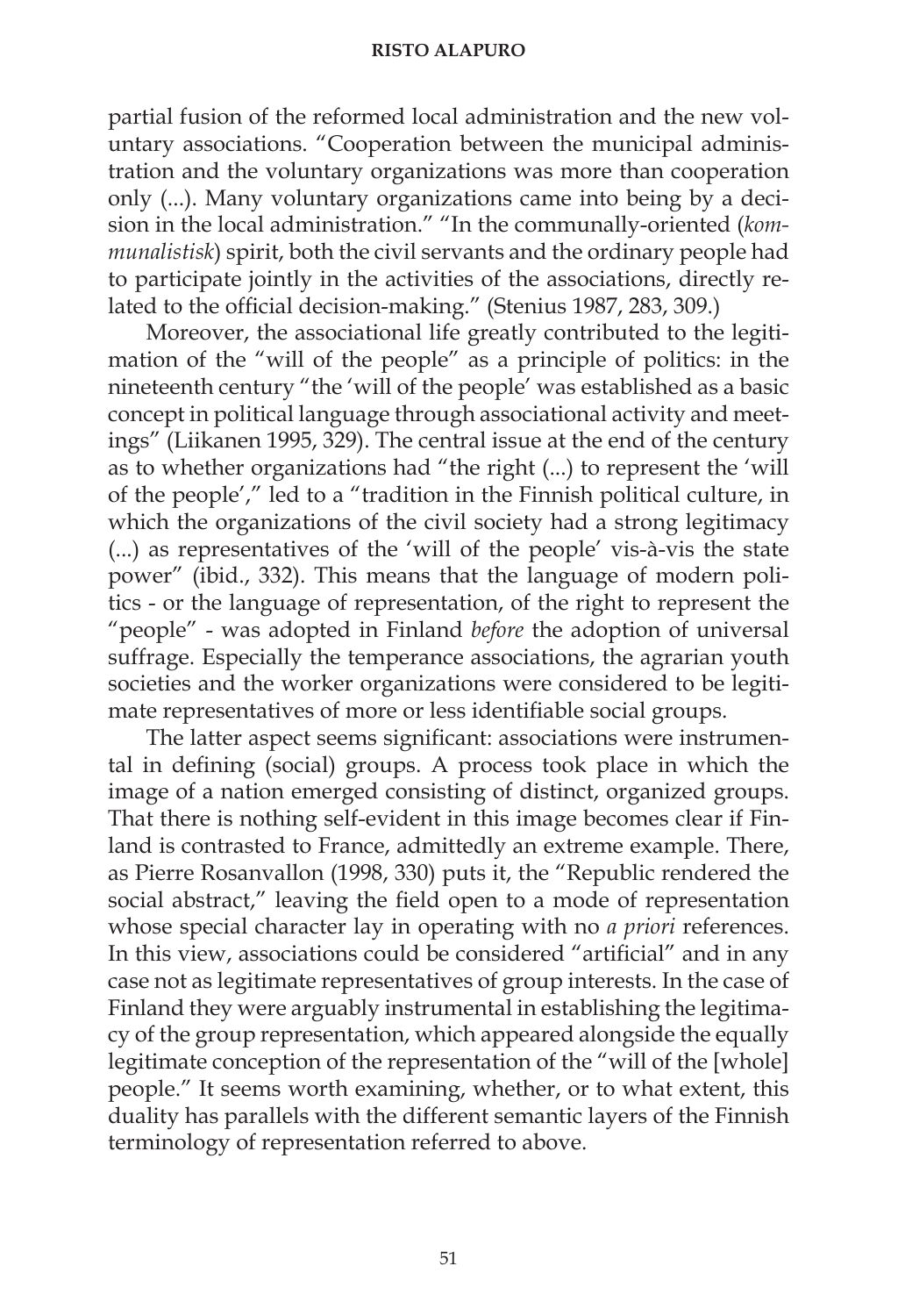### **THE CONSTRUCTION OF THE VOTER IN FINLAND...**

### **The radical franchise reform of 1905-1907**

That the proliferation of the voluntary associations prepared the way for electoral politics is dramatically shown by the events in Finland in 1905-1907. At the end of October 1905 the revolutionary situation in Russia extended into Finland, provoking a general strike there as well. In Finland the collective action crystallized in demands for the reversal of the Russian attempts to integrate Finland into the empire and to reform the political system entirely. Both demands were supported by all major political tendencies, but the Social Democrats were the most vocal in this. A relatively modest force until then, they now took the lead in a large-scale mobilization and suddenly emerged as a major political movement. With unprecedented force the party advocated its foremost concrete objective, the introduction of the unicameral assembly based on universal and equal suffrage for both men and women. The Social Democrats were followed by nonsocialist groups, whose leaders had until then been generally satisfied with less radical changes (preferring a two-chamber system, the limitation of the suffrage to men, equal but not universal suffrage, etc.). (See Mylly 2006, 112-118.)

In the revolutionary situation then prevailing in Russia, and under the pressure of large-scale protests in the minority regions, the emperor considered it necessary to consent to the demands in Finland, and promptly authorized (in early November 1905) the transformation of the political system along the lines championed by the mass movement. The new system was confirmed the following year by the Estates, under pressure from the socialist-led demonstrations, declaring the "will of the people" as the supreme value. The Estates were indeed replaced by a unicameral assembly based on universal and equal suffrage for both men and women. Until then, unicameral legislatures existed only in a few Balkan countries, and female suffrage nowhere in Europe (Törnudd 1968, 30).

Finland thus experienced a reform in which Europe's most conservative estate-based Parliament was superseded by the most democratic system of representation in the whole Continent. The great leap from the corporate conception of representation to one based on the individual was made all at once. The Russian autocracy had guaranteed the quasi-immutability of an antiquated system of representation. Now its temporary collapse led in one stroke to a fully democratic electoral system. The reform multiplied tenfold the num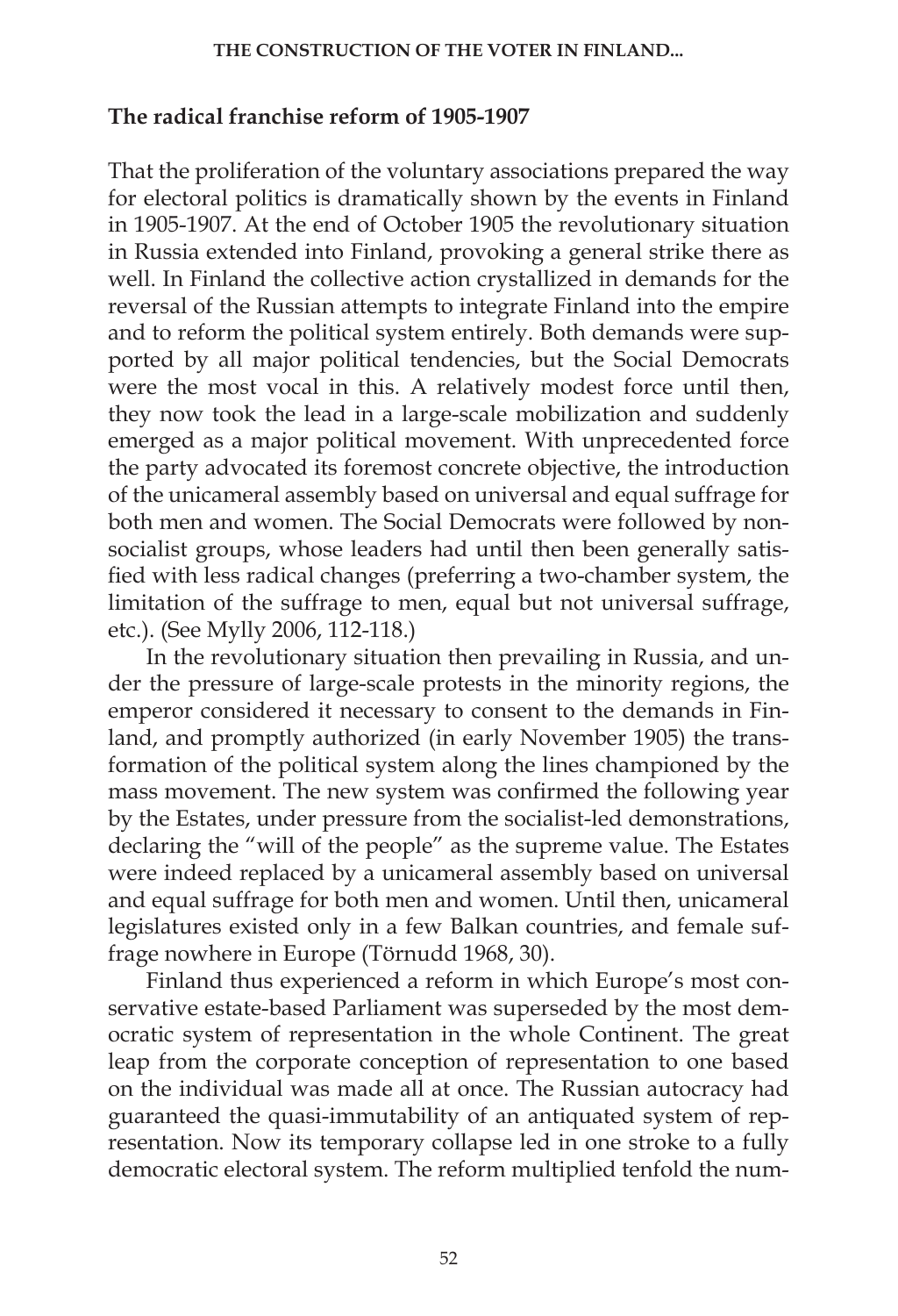ber of qualified voters from 126,000 to 1,273,000. It is true that there was a major constraint: the final decision on legislation remained in the hands of the emperor. But this is not of primary importance if the reform is considered from the point of the creation of the modern voter.

The most important single reason for the remarkably easy accomplishment of the transformation lay in the nature of the general strike as the powerful vehicle of national mobilization and manifestation vis-à-vis Russia. The extension of the electorate, which was seen by the Social Democrats as the extension of the influence of the popular masses, was seen by *all* groups as a reconfirmation of Finland's autonomous position after the Russian integration measures in the previous years. "It was widely felt that a legislature with broad popular support could best stand up against Russia and assert both the rights and the will of the people of Finland" (Törnudd 1968, 28). Furthermore, a belief in the ultimate solidarity of the people, a faith in the "peasant folk" also generally prevailed in the non-socialist parties. This belief helped to make the radical reform acceptable or even desirable to them, especially at the local level. Solidarity between the (Finnish-speaking) people and the (Finnish-speaking) educated class constituted a cornerstone in the nineteenth-century national movement.

A highly urgent reason for pushing the reform through was the common perception that it should be concluded before the Russian autocracy recovered from its momentary weakness: there was little time for internal dissension. This need was felt most intensely in the Reform Committee that was preparing the new legislation in the end of 1905 and in 1906; all of the main political groups, including the Social Democrats, were represented in it (see Mylly 2006, 105-109). Under this pressure and in the wake of an enormous wave of mobilization, granting the suffrage to women provoked practically no opposition. Women had a comparatively egalitarian status with men in the peasant society, and as a corollary to it they had played an active role in the organized popular movements of the nineteenth century (Sulkunen 1997). In addition, given the narrow social base of the Diet, the reform came to be defined as a suffrage issue, not as a gender issue, as was the case wherever extensive male suffrage was established early (Koskinen 1997, 29).

The adopted electoral system was based on proportionality - a principle in use nationally at that time only in Belgium, Serbia, and Denmark for elections to the upper chamber (Törnudd 1968, 30). In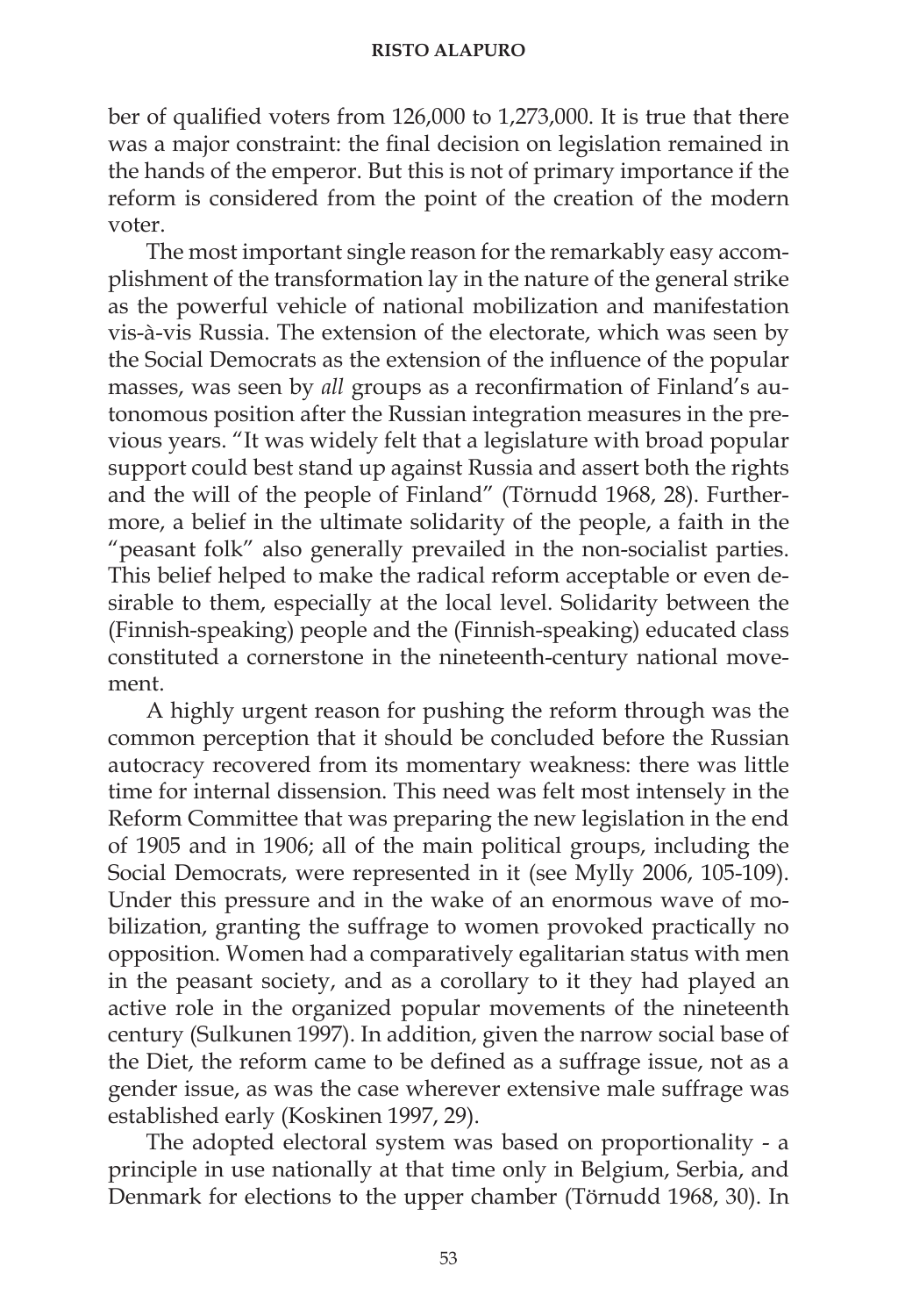the short term, this decision stemmed from the perceived need of nonsocialists, and above all of the Swedish party, to protect the right of minorities (not only those of the Swedish-speaking minority but also, for example, of those having a higher education) (Mylly 2006, 166- 194). However, it was also in line with the long-term view of the representation and the nature of the mobilization itself. As stated above, the population of Finland was seen as consisting of distinct groups, a conception reinforced by the construction work accomplished by organized popular movements. This view prevailed in the adoption of proportional representation. Its "primary and explicit motivation" was "mirroring the whole people" (Törnudd 1968, 13), which emphatically meant that the representation should cover all the various social groups - "all citizen circles" (*kansalaispiirit*) (Seitkari 1958, 133), "all ideological groups," "all the social conditions and demands" of the nation (Constitutional Committee in 1906, cited in Kurunmäki 2005, 123 and 125, respectively). Parliament was supposed to constitute a "miniature (*pienoiskuva*) of the people of Finland" (Teljo 1949, 71).

The people, consisting of different groups, were not seen only as their sum total. The strong rhetorical force of the "people" and the "will of the people" implied a totality that was composed of different parts in mutual solidarity. After the reform, according to P. E. Svinhufvud, a leading figure of the Young Finnish party, "Parliament will represent all strata of the people; then our people as a whole will stand as a support for our Parliament" (cited in Seitkari 1958, 125). The meaning of the representation of groups and strata did not differ from the meaning of the "representation of the whole people" (Pohjantammi 2003, 394). According to the Parliament Act confirmed in 1906, Parliament "represents the people of Finland," as the Estates had done according to the Diet Act of 1869.

All three arguments - the representation of the people as a whole and in its diversity and the protection of the minority rights - appear in the motivation the Diet Reform Committee gave to a system of proportional representation (cited in Törnudd 1968, 33):

The representation should ... give a picture of the people as a whole, expressing the various pursuits and interests that are prominent within it. In countries having an external power position, the main stress can be put on having a numerically strong majority in the popular representation; with us, on the other hand, it is above all important that all are included, thus not preventing smaller opinion groups from participation in the representation and its work.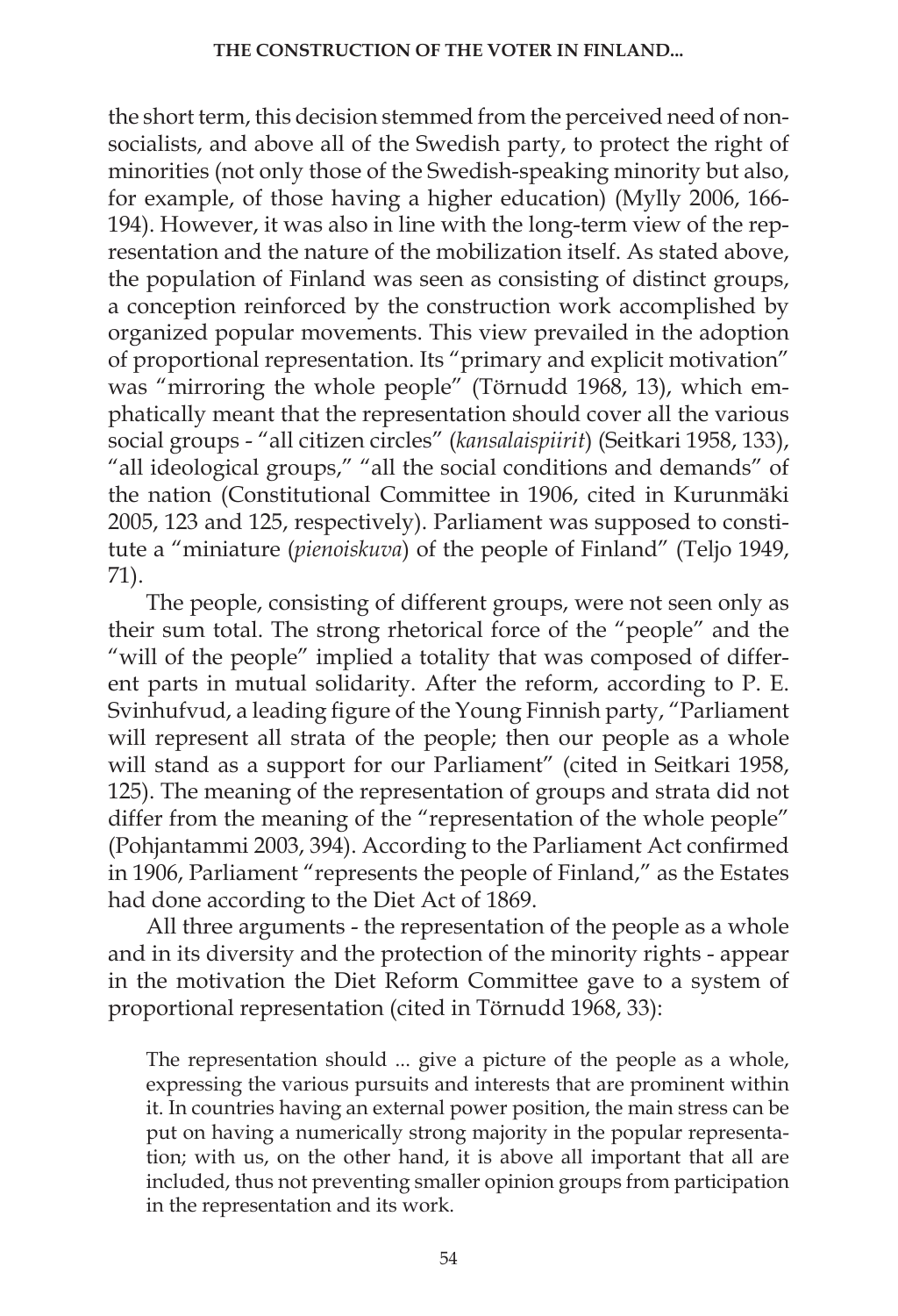The fact that different dimensions are visible in the reform implies a peculiar mixture of unity and plurality. On the one hand there was a strong "rhetoric of entirety and unity" that did not imply active participation: "The universal and equal suffrage in Finland was, foremost, a matter of including all 'members of the society' in the political nation. It was not intended to make them any more politically active" (Kurunmäki 2005, 123, 124). Indeed, as stated above, "Parliament" in Finnish became "House of Representatives" (eduskunta), and "Member of Parliament" became a "Representative of the People" (kansanedustaja) - two Finnish terms that convey no special emphasis on the deliberative aspect of democracy. Perhaps it is no accident that in comparative Nordic studies that try to make sense of the low turnout in the present-day elections, precisely the weak political discussion culture has been found to be a specifically Finnish explanatory factor (Kom.miet. 2005:1, 19).

On the other hand, plurality is in evidence, in the proportional representation and in the high degree of stability of the emerging party system. The contours of the party support in 1907 can be clearly discerned in the Finnish parliament even today. In all essentials it came to resemble the party systems in the other Nordic countries, in which democratization was a longer process but which socio-structurally resembled Finland. The contrast is striking again with France, where proportionality has gained ground only partially and laboriously and where the party system is less established and the representation of economic and social interests less institutionalized than in many other countries. Pierre Rosanvallon (1998, 310, 313) links this feature to the persistence of revolutionary monism in France until the Fifth Republic, with its abstract approach to representation. It has much less structuring capacity than the Finnish approach to representation.

### **The construction of the voter in 1905-1907**

The electoral reform was not only accepted without difficulty; it was also carried out smoothly. In the first general elections in 1907 the turnout was 71 percent. The election itself took place "in complete calm and without any kind of disorder," and the voters knew how to cast their votes: less than one percent of the ballots were rejected (Tuominen 1958, 172). Even the enormous wave of popular mobilization in 1905 prior to the election had occurred mainly in an orderly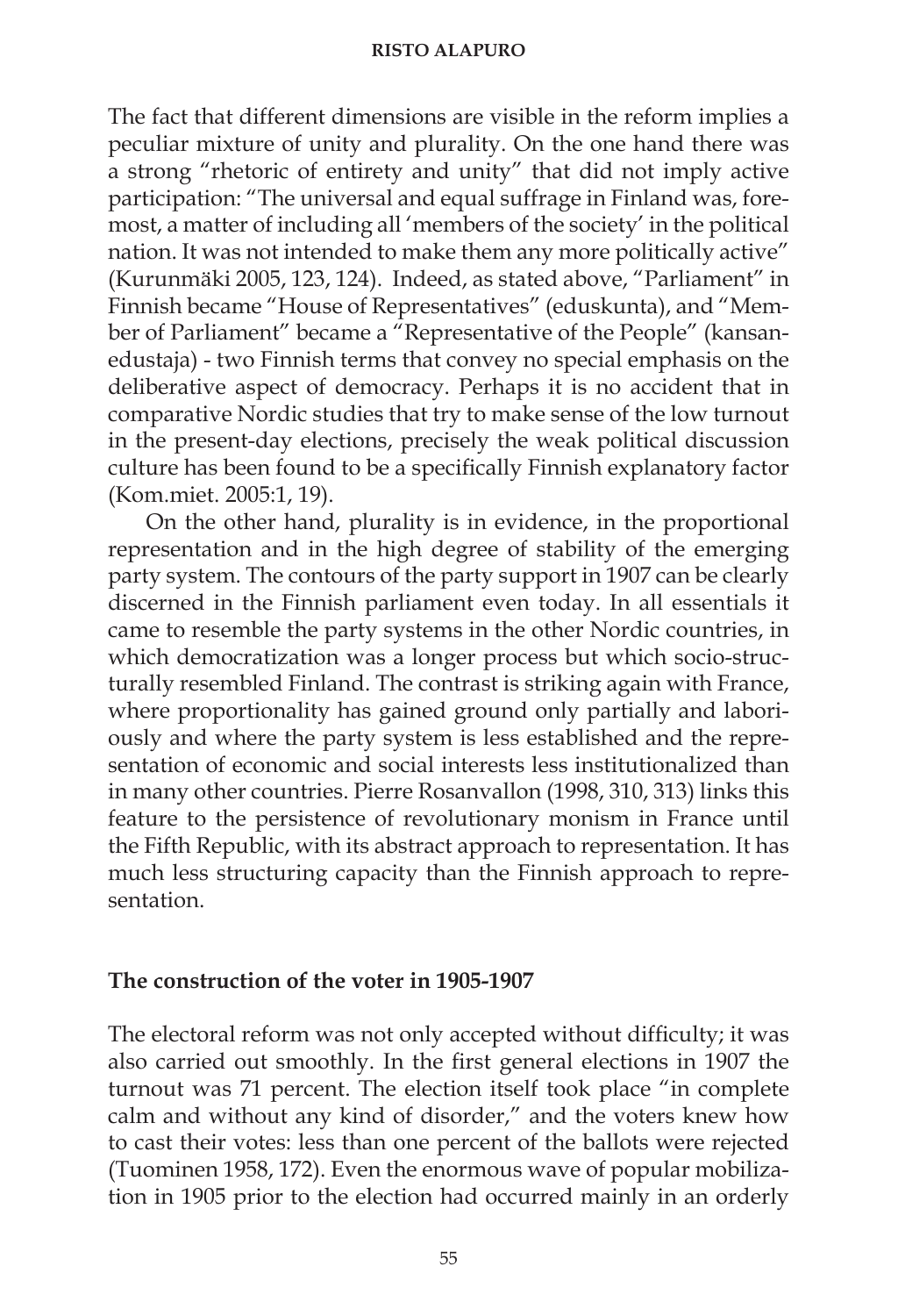fashion, despite large-scale demonstrations and a great number of local mass meetings. There were nothing comparable to the repercussions of the same crisis in the Baltic provinces of Russia: there the paralysis of the autocracy in 1905 launched *jacqueries* in which nobles were killed, manors burned, records destroyed, churches sacked. In Finland the predominant objective was securing an essential aspect of the orderly conduct of political life, namely the right to vote. Enthusiasm and high expectations were crystallized in it rather than in violent direct action. "If the franchise is granted, there is no risk of anarchy even in conditions of tension," remarked a Social Democratic leader in the end of 1905 (Yrjö Sirola, quoted in Seitkari 1958, 50).

The most characteristic feature in the appropriation of the new system of representation was the large-scale *organization* process that accompanied it. This process was most spectacular under the umbrella of the Social Democratic party. In 1907 the Social Democrats gained more than one-third of the vote, exceeding not only the expectations of others but in part even their own estimations. With 80 of the 200 seats in Parliament, they became the largest socialist party in Europe. This result was preceded by an extraordinary wave of organization. The number of the dues-paying members in the party rose from 16,000 in early 1905 to 107,000 in October 1906. In the mobilized atmosphere of 1905, the process began from below. A movement that until then had gathered members primarily from towns and other centers was extended to the agrarian milieu, including remote villages. New workers' associations were founded so widely and their ranks swelled so rapidly that the party was overwhelmed and was temporarily at pains to control the process.

To take an example, in the South-Western agrarian commune of Huittinen, where by 1905 local artisans had come to dominate the numerically modest workers' association, eight new associations were founded in the course of one year, and the membership rose overnight from 50-60 to 550, about 15 percent of the workforce in the commune. All of the new associations were formed in the agrarian milieu, in villages surrounding the center, and in all of them both the leaders and the other members were primarily engaged in agrarian occupations. In the election of 1907 the turnout in the commune rose to 79 percent. The Social Democrats received 57 percent of the vote (typical in the region as a whole), and in subsequent elections they consolidated their position. (Alapuro 1994, 99-105; Alapuro 1998, 74- 76.)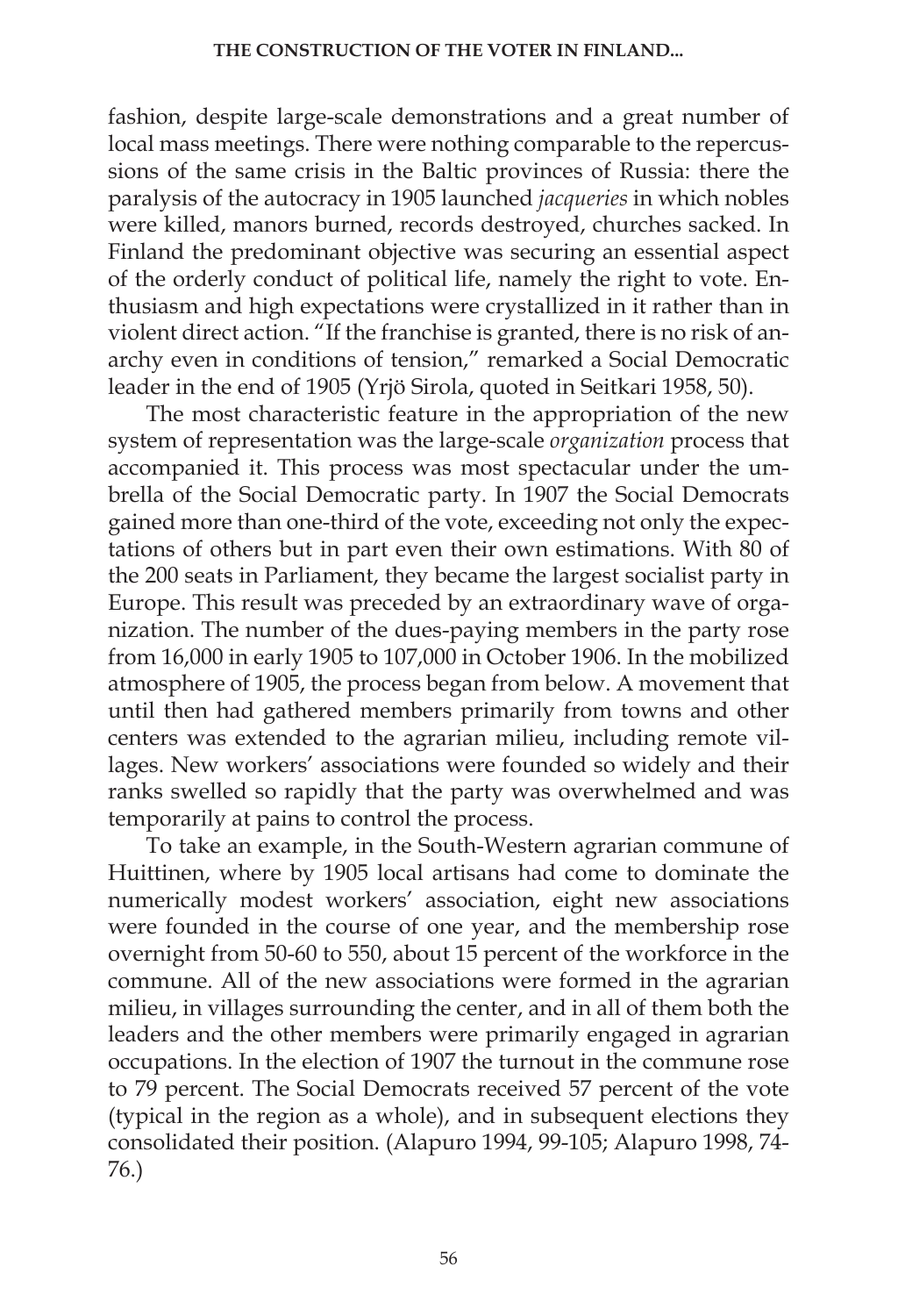It is true that strictly speaking the wave of organization turned out to be temporary. The figures dropped in the following years. However, the associations themselves remained, and the workers' halls as their central sites retained a pivotal role in gathering common folk for various cultural and political activities. The increase in number of halls in the country from 47 in 1905 to 940 in 1916 is very clearly reflected in Huittinen as well.

This summary makes the point that the thorough electoral reform was accompanied by a large-scale process of political organization that supported the making of the voter. This is true not only of the worker movement, even if it is the most spectacular case. In other, more well-to-do groups the process had gained ground earlier, and now it also intensified, serving as a starting point for local party sections. These sections usually remained less significant than their background organizations and had a lower profile than the workers' associations (Mylly 2006, 263-284). Huittinen provides again an example. There, the big mass meetings of the fall of 1905 were run by leading personalities from all organized groups, all calling for universal, equal, and direct suffrage for men and women and a unicameral assembly. Despite hesitation or unwillingness at the national level, local non-socialists commonly joined this chorus all over Finland in the fall of 1905 (cf. Seitkari 1958, 46). The largest and most highly charged meeting in Huittinen was presided over by the director of the local educational institute for the peasants' offspring (*kansanopisto*). This man was active in the youth association and had served as the chairman of the local farmer society. The post of secretary in the meeting was held by an elementary school teacher who had a leading position in the cooperative store, the savings bank, the youth association, the temperance society, and, a little later, when the preparations for the elections of 1907 gained momentum, in the newly founded local section of the Finnish party (the main non-socialist party). One of the other main organizers was an artisan who led the workers' association and the voluntary fire brigade, which were closely connected to each other. (Alapuro 1994, 95-96.)

The suffrage issue provoked not only mass meetings in the commune but also led to the founding of the Discussion Circle of Huittinen in December 1905. In it, people who until then had met in the associational and communal life met for the first time as *representatives of various political parties* - the Social Democratic party, the Finnish party, and the so-called Constitutionalists (later the Young Finnish party) (ibid., 98-99). The Circle turned out to be short-lived; it was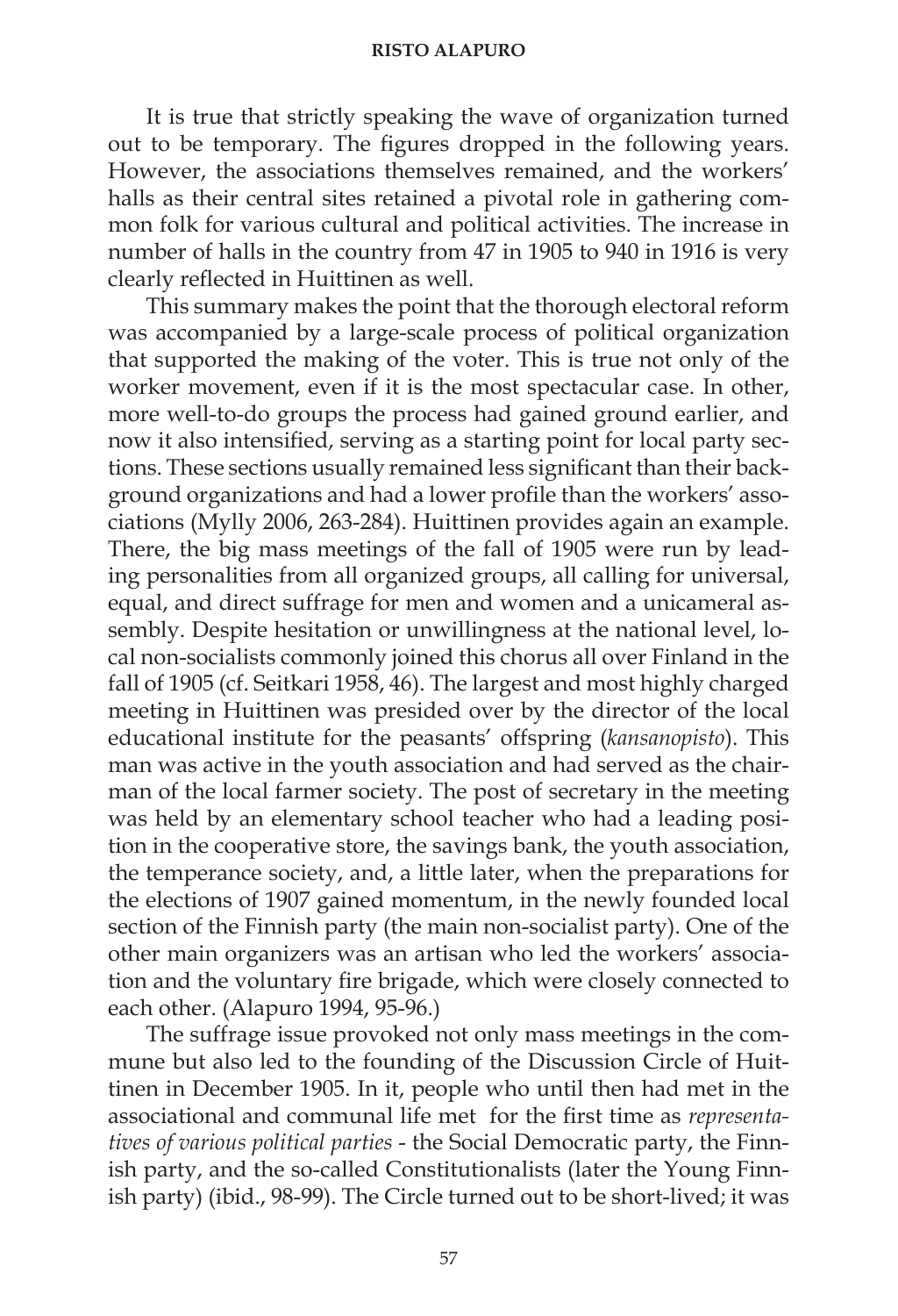dissolved when the new electoral system was approved in 1906 and the local sections of the Finnish party and the Young Finnish party were founded in the commune. Nevertheless, its short history shows how the deliberation and adoption of political programs arose from the sphere of the earlier popular organization in the commune. People who knew each other well met now in a new forum in which local issues were simultaneously fused with issues of national politics.

All this said, the making of the voter in Finland of 1905-1907 was certainly characterized by many deficiencies and contradictions as well. This process, which occurred in a sudden act of mobilization, even aided by previous groundwork, could not fail to mark the appropriation of the procedures of representative democracy. The character of the crisis of 1905 as a "moment of madness" is important here. This is what Aristide R. Zolberg calls moments of political enthusiasm or exaltation, when "all is possible" (1972, 184). "Liberated from the constraints of time, place, and circumstance, from history, men choose their parts from the available repertory or forge new ones in an act of creation. Dreams become possibilities" (ibid., 196). New ideas "emerge as widely shared beliefs among much larger publics... these new beliefs expressed in new language are anchored in new networks of relationships which are rapidly constituted..." (ibid., 206).

In these situations politics disappears as a separate sphere of human action. It seems to merge into civil society, and the political function no longer exists as a specialized function (ibid., 190). Something similar seems to have pervaded the popular understanding of the vote and the casting of a ballot in Finland in 1905-1907. In the Social Democratic rhetoric "the election [of 1907] was portrayed as a 'crossing' after which events would take a completely new direction. If the Social Democrats were successful, a completely new era would dawn. Then the 'gospel of socialism' and the 'pure light of socialism' would transform all ... evil, notably the evil adhering to the capitalist society, into good" (Soikkanen 1961, 357). This is how a Social Democratic newspaper exhorted people to vote: "Working man, working woman! Your weapon is new, but it is invincible. It will prevail. Wield it with vim and vigor..." (cited in ibid., 363).

Undoubtedly an evangelical tinge can be found elsewhere as well in early socialist movements. But in Finland it was strongly attached to the vote, thanks to the linkage of the upsurge of socialism with a radical extension of political rights. The belief in the ballot in 1907 is expressed in a pronounced way in *Punainen viiva* (The Red Line),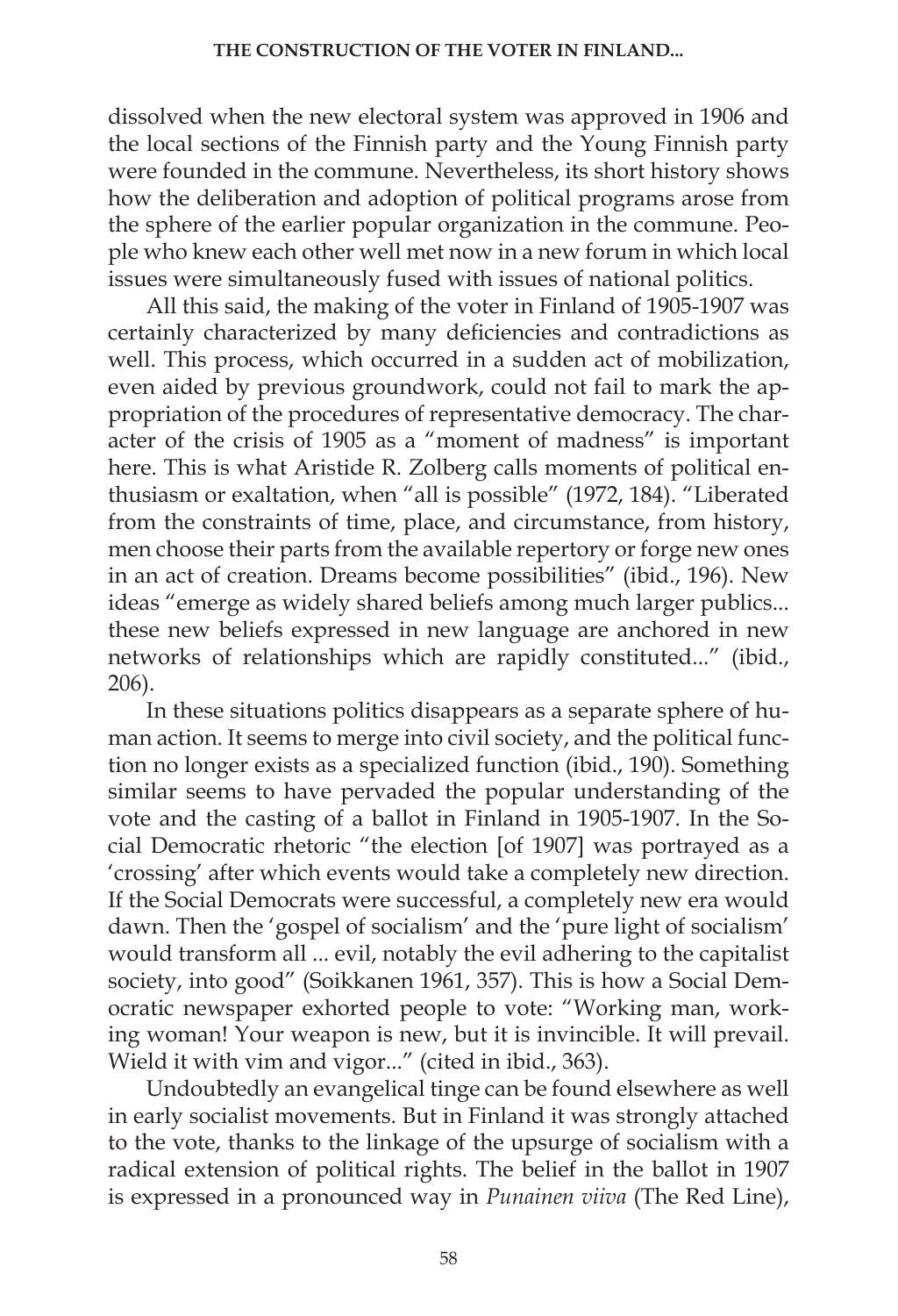Ilmari Kianto's famous novel published in 1909. The title refers to the act of voting. If the voter accepted one of the three-candidate lists in the order proposed by parties, (s)he indicated this on the very large ballot paper by drawing a red line on the upper-hand corner of the list chosen (on the electoral system, see Törnudd 1968, 35-40). The novel describes the casting of the ballot as the culmination of a quasireligious conversion in the life of a poor cottager and his wife (in the absence of an English translation, a couple of passages from the German edition [1920, 107, 110, 116, respectively]):

Heute war der glühendheisse Tag des roten Strichs! Heute war der erste Tag der Neugeburt des Landes! Heute, heute war der schwere, schwere Tag der geistigen Feldschlacht!

Topi schneuzte sich wie zur Feier des Tages und blickte von unten herauf achtungsvoll auf allen diejenigen, die den roten Strich schon glücklich erledigt hatten. Sie erschienen ihm wie Heilige, denn jeder von ihnen wusste mehr Geheimnisse, als ein gewöhnlicher Bauernklotz aus der Einöde weiss. Sie waren gewissermassen durch das Tor des Todes geschritten...

Topi starrte auf die Umrahmung, deren Nummer ihm eingeprägt worden und die, wie er wusste, für das Proletariat bestimmt war. "Dreissig und ... Zollizahlrat!" ...

"Das sind die letzten Lockungen des Seelenfeinds..." schoss es ihm durch den Kopf, und die Stirn runzelnd, den Blick stählend begann er mit beiden Händen zu suchen.

"Dreissig und ... Zollizahlrat."

"Teufel! jetzt kommst du mir nicht wieder aus den Klauen!"

Er stiess den Daumen der linken Hand fest auf die Nummer und nahm mit der rechten wieder den Bleistift. Vorsichtig, den Atem anhaltend, begann er eine dünne Linie zu malen...

Indeed, the casting of the ballot was far from self-evident to many of those who were now entitled to vote. One indication is that in many localities a kind of election exercise was conducted before the election in March 1907 (cf. Tuominen 1958, 171; Hako et al. [eds.] 1964, 160-161). In Huittinen such a rehearsal was held in the fall of 1906, with labels of different parties. At least one workers' association organized an exercise of its own before the election day. But although these events reflect the unfamiliarity of many Finns with elections, they also speak of their willingness and preparedness to master the election procedures and carry them out in an orderly fashion. More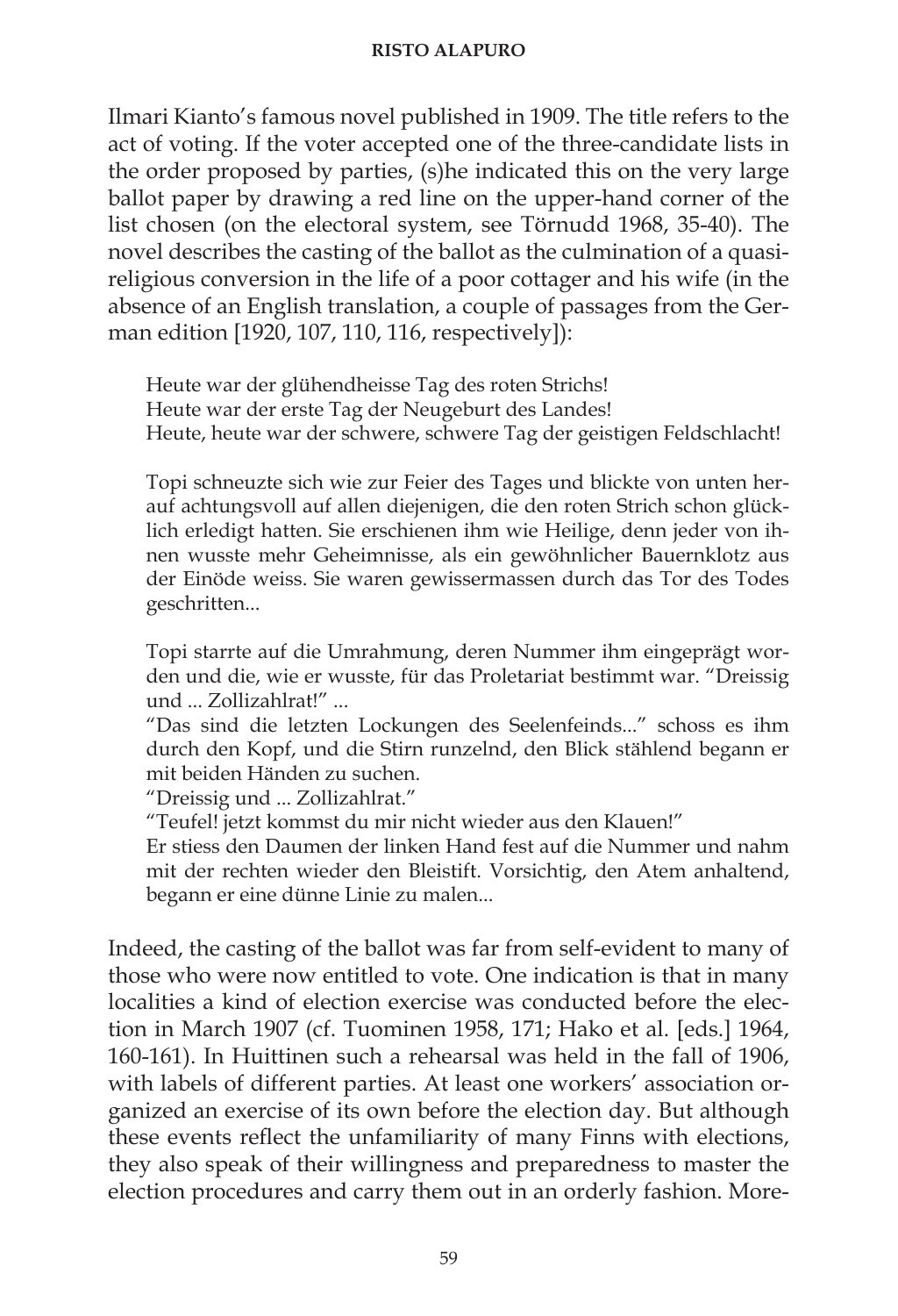over, they tell of the latitude people had to "draw the red line" without dependence on the local power relations, and what is perhaps most important of all, of the widespread ability of ordinary people "to establish a connection between one's daily life and a piece of paper put in a box," "to limit the expression of grievances to the use of the ballot only," and "to vote for somebody whom in many cases one has never seen."

It seems fair to say that all deficiencies notwithstanding, the election of 1907 was a considerable manifestation of individual-based political equality. Many people were dressed in their best clothes (Nousiainen 2006, 18). A newspaper description of voting in the center of Huittinen in 1910 stresses the dignity of the act and the independence of the voter (cited in Viikki 1989, 625-626):

Solemnly people walked up to the ballot box, as if they were entering the church. A prayer undoubtedly arose in many hearts that the Lord would guide them to make a wise choice, because presumably no such scoundrel exists who, in stepping up to the ballot box, would contemplate the ruin of the country and his/her [own] people.

### **Finland in a comparative perspective**

Above, a few comparative remarks have related circumstances that attended the making of the voter in Finland to those in France and in other Nordic countries. The contrast provided by France reminds us that the construction of the voter is no trivial process and that it appears to have occurred in Finland in an extraordinarily smooth way, especially when we take into the account how abruptly the political arena opened in 1905-1907. It is indeed one thing that the voter is more or less gradually "made" by the electoral process, as happened in France (Garrigou 1992, 18), and quite another that previous associational and communal activity creates a "proto-voter" who is able to play the role when the electoral arena opens up, as happened in Finland. It is significant that it took long time before specifically political organizations appeared in France at the local level and even today the politically relevant "networks ... as is usual in rural milieux ... do not have the consistency of a structured organisation" (Agulhon 1981; Abélès 1991, 18 [quote]).

With the other Nordic countries, in contrast, Finland shares a fundamental similarity of social and institutional structures. What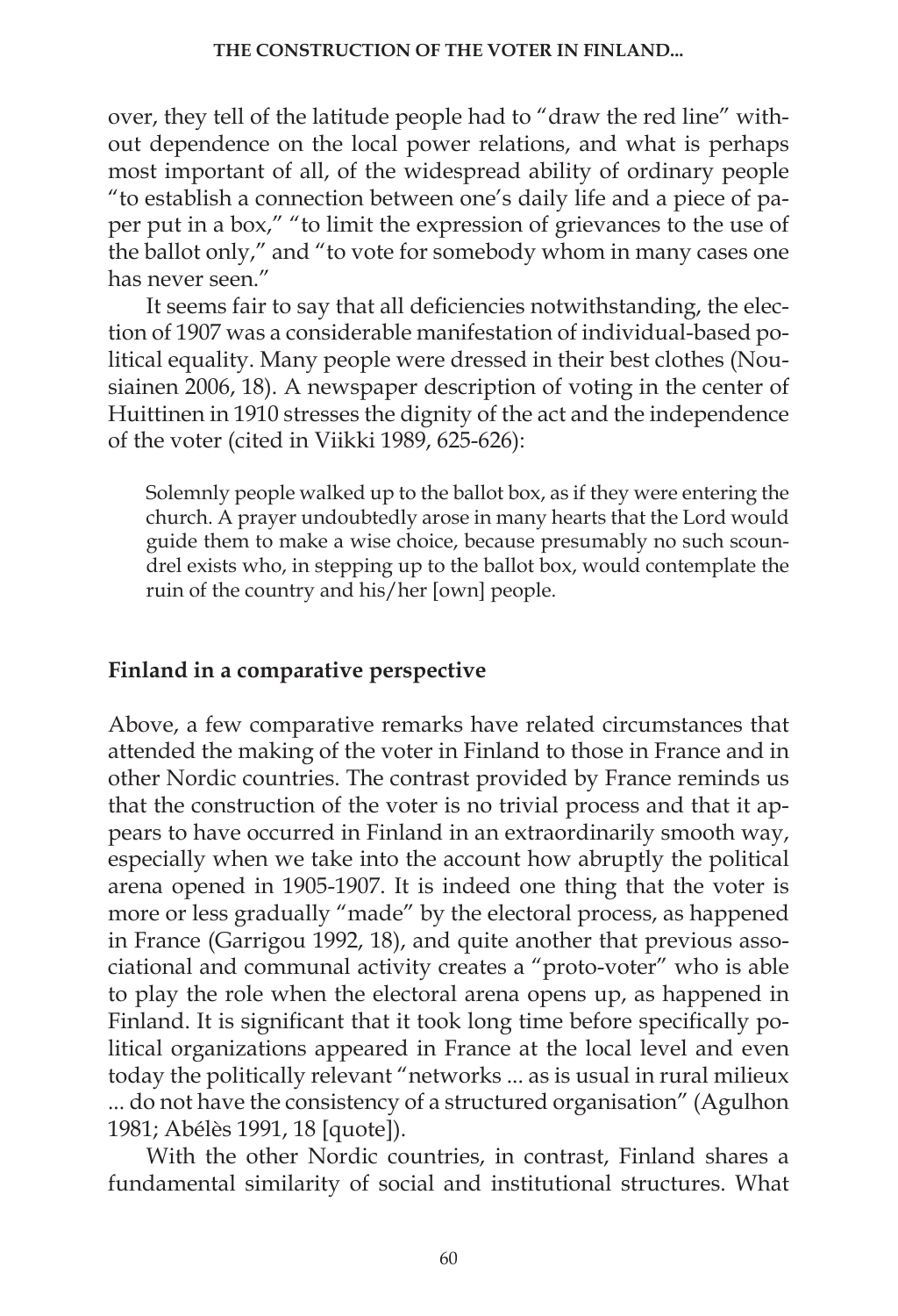separated her from her Scandinavian neighbors was the persistence of an obsolete system of representation and its sudden elimination in favor of universal suffrage. The difference stems from Finland's profound dependence on a power center outside its borders, which made her subject to its vicissitudes in a way that were unknown in the other Nordic countries. Under these circumstances, the preparedness of Finns to take the role of the voter without an extensive period of training in the political institutions proper is striking in comparison to the Scandinavian countries where the introduction of representative democracy was a more gradual process and the associational activity was consequently gradually intertwined with it over the course of many decades. This is pronounced in Sweden, where the popular movements, *folkrörelser*, played a central role in democratization itself in the nineteenth century, and then had an enormously strong presence in the Swedish Parliament.

In a broader perspective, however, the similarity between Finland and her Scandinavian neighbors is very clear. The proportional principle prevailed, and the party systems that emerged in the early twentieth century were similar in Sweden, Denmark, Norway, and Finland.4 The resemblance testifies to the weight of their social structural and institutional similarity and the importance of the ensuing similarities in the early stages of popular organization, despite differences in timing. The abrupt transformation that Finland experienced could not prevent her from paralleling them in these respects.

#### **NOTES**

**1.** At the beginning of the twentieth century the composition of the Nobility in the Diet depended on 850 nobles, and the number of those entitled to vote in the Clergy amounted to 950 (Teljo 1949, 40).

**2.** In this section I have drawn from an earlier text (Alapuro 2005).

**3.** For a concise summary of this line of thought, see Stenius 1983, 112.

**4.** In the formation period the most noteworthy exceptions were the absence of a purely agrarian party in Denmark and the existence of the small Swedish party in Finland (Mylly 1980, 277-289).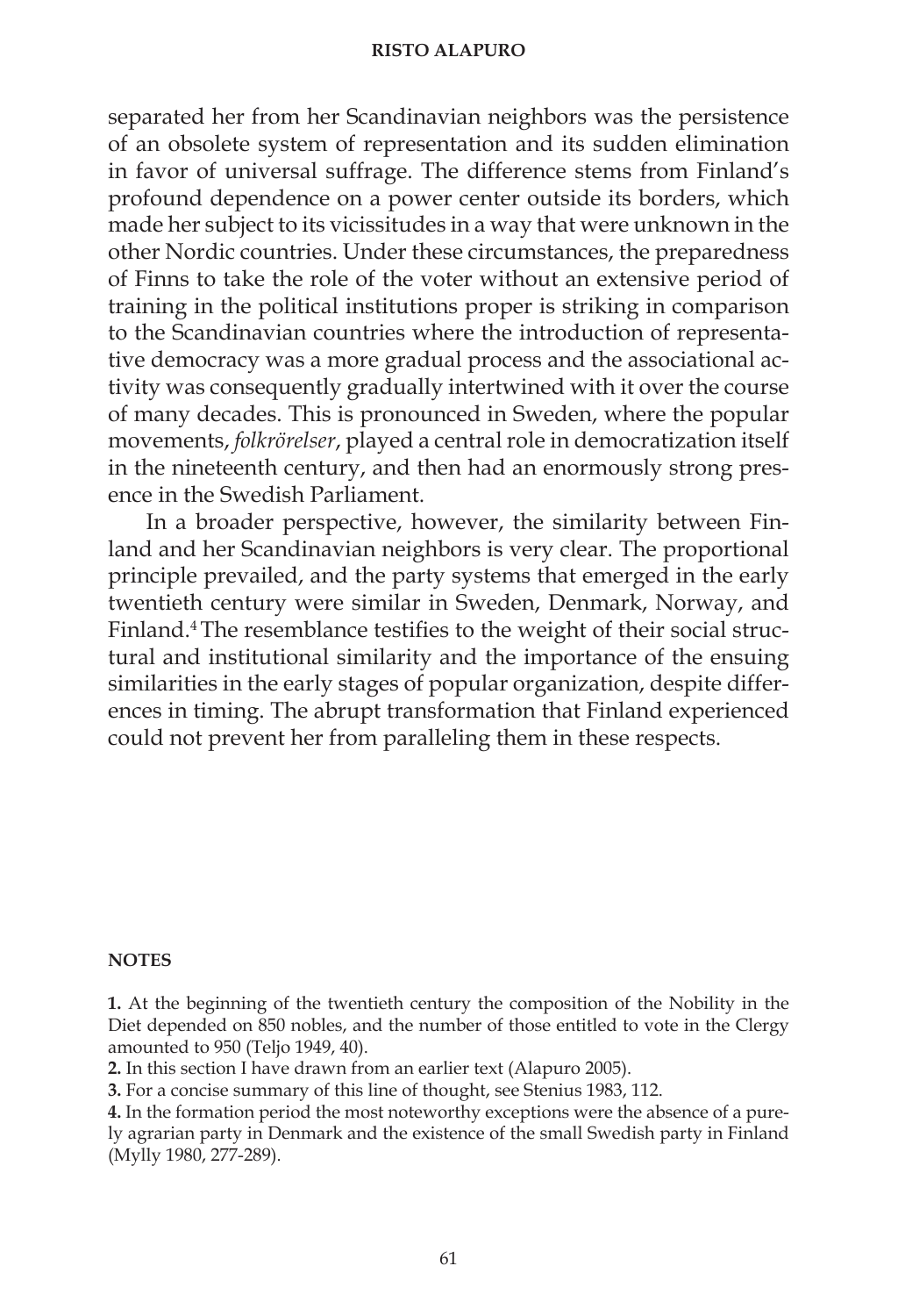### **THE CONSTRUCTION OF THE VOTER IN FINLAND...**

### REFERENCES

**Abélès**, Marc 1991. *Quiet Days in Burgundy: A Study of Local Politics.* Cambridge: Cambridge University Press.

**Agulhon**, Maurice 1981. Les associations depuis le début du XIXe siècle. In Maurice Agulhon & Maryvonne Bodiguel, *Les associations au village*. Le Paradou: Actes Sud, 9-38.

**Alapuro**, Risto 1994. *Suomen synty paikallisena ilmiönä 1890-1933.* Helsinki: Hanki ja jää.

**Alapuro**, Risto 1998. Artisans and Revolution in a Finnish Country Town. In Michael P. Hanagan, Leslie Page Moch & Wayne te Brake (eds.), *Challenging Authority: The Historical Study of Contentious Politics.* Minneapolis: University of Minnesota Press, 73-88.

**Alapuro**, Risto 2005. Associations and Contention in France and Finland: Constructing the Society and Describing the Society. *Scandinavian Political Studies* 28, 377-399.

**Anheier,** Helmut K. 2001. Sociology of Voluntary Associations. *International Encyclopedia of the Social & Behavioral Sciences.* Elsevier Science Ltd.

**Garrigou**, Alain 1992. *Le vote et la vertu. Comment les Français sont devenus électeurs.* Paris: Presses de la Fondation Nationale des Sciences Politiques.

**Hako**, Matti, Heimo Huhtanen & Matti Nieminen (eds.) 1964. *Aatteet ja vaatteet.* Helsinki. Tammi.

**Kianto**, Ilmari 1920 [1909]. *Der rote Strich. Dresden und Leipzig: Verlag von Heinrich Minden.* Translated from Finnish by Gustav Schmidt.

**Komiteanmietintö** 2005:1. *Edustuksellinen demokratia. Kansanvalta 2007 -toimikunnan mietintö.*

**Koskinen**, Pirkko K. 1997. Äänioikeuden lainsäädäntöhistoriaa. In Eeva Ahtisaari et al., *Yksi kamari - kaksi sukupuolta. Suomen eduskunnan ensimmäiset naiset.* Helsinki: Eduskunnan kirjasto, 26-41.

**Kurunmäki**, Jussi 2003. The Formation of a Representative Politial System in Finland, 1809-1863. Paper prepared for the workshop The Formation of Representative Democracy. ESF Network The Politics and History of European Democratisation, University of Málaga, 10-11 October.

**Kurunmäki**, Jussi 2004. From Political Estates to Unicameral Democratic Parliament: Finland 1905-1906. Paper prepared for the workshop Democratisation and Political Rhetoric. ESF Network The Politics and History of European Democratisation, University of Jyväskylä, Finland, 28-29 May.

**Kurunmäki**, Jussi 2005. A Parliament for the Unity of the People: On the Rhetoric of Legitimisation in the Debate over Finnish Parliamentary Reform in 1906. In Lars-Folke Landgrén & Pirkko Hautamäki (eds.), *People, Citizen, Nation.* Helsinki: Renvall Institute, 116-131.

**Liikanen**, Ilkka 1995. *Fennomania ja kansa. Joukkojärjestäytymisen läpimurto ja Suomalaisen puolueen synty* (with an English summary 'Fennomania and the People: The Breakthrough of Mass Organization and the Birth of the Finnish Party'). Helsinki: Suomen Historiallinen Seura.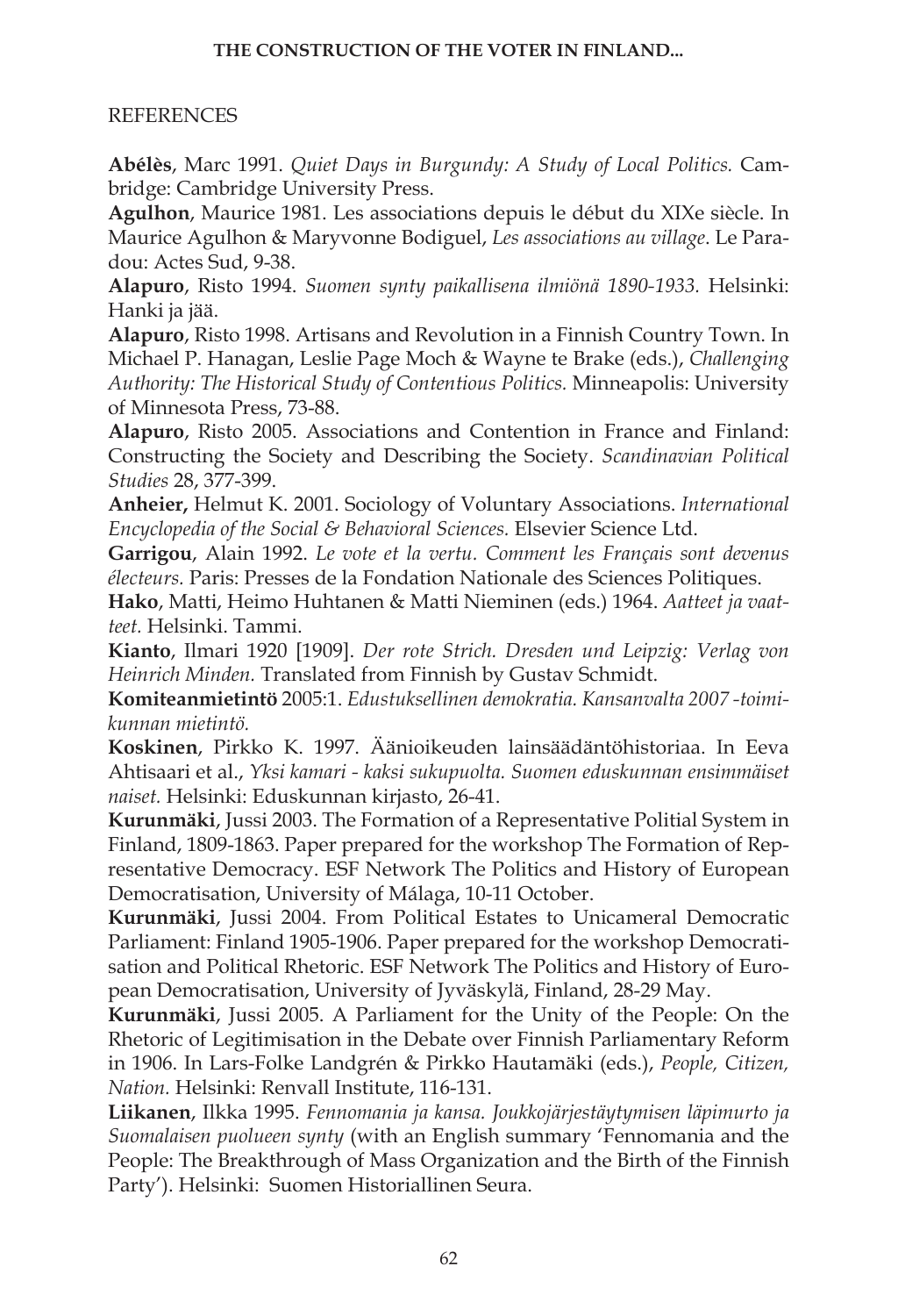**Mylly**, Juhani 1980. The Emergence of the Finnish Multi-party System: A Comparison with Developments in Scandinavia, 1870-1920. *Scandinavian Journal of History* 5, 277-293.

**Mylly,** Juhani 2006. *Edustuksellisen kansanvallan läpimurto.* Helsinki: Edita. *Suomen Eduskunta 100 vuotta 1.*

**Nousiainen,** Jaakko 2006. Keisarin alamaisista toimiviksi kansalaisiksi. In Miia Pesonen & Harri Westermarck (eds.), *Studia Generalia 2006 – Eduskunta 100 vuotta – Demokratian haasteet.* Helsinki: Yliopistopaino, 11-22.

**Offerlé,** Michel 1993. *Un homme, une voix? Histoire du suffrage universel.* Paris: Gallimard.

**Offerlé**, Michel 1998. La nationalisation de la citoyenneté civique en France à la fin du XIXe siècle. In Raffaele Romanelli (ed.), *How Did They Become Voters? The History of Franchise in Modern European Representation.* New York: Aspen Publishers, 37-51.

**Palonen**, Kari 2005. Eduskunnasta puhekunnaksi? Parlamentarismi retorisena politiikkana. *Politiikka* 47, 142-148.

**Pitkin**, Hanna Fenichel 1967. *The Concept of Representation.* Berkeley: University of California Press.

**Pohjantammi**, Ismo 2003. Edustus. In Matti Hyvärinen et al. (eds.), *Käsitteet liikkeessä. Suomen poliittisen kulttuurin käsitehistoria.* Tampere: Vastapaino, 363-412.

**Putnam**, Robert D. 1993. *Making Democracy Work: Civic Traditions in Modern Italy.* Princeton: Princeton University Press.

**Rosanvallon**, Pierre 1998. *Le peuple introuvable. Histoire de la représentation démocratique en France.* Paris: Gallimard.

**Seitkari,** Olavi 1958. Edustuslaitoksen uudistus 1906. In *Suomen kansanedustuslaitoksen historia*, vol. 5. Helsinki: Eduskunnan historiakomitea, 7-162.

**Soikkanen**, Hannu 1961. *Sosialismin tulo Suomeen. Ensimmäisiin yksikamarisen eduskunnan vaaleihin asti.* Porvoo and Helsinki: WSOY.

**Soikkanen**, Hannu 1966. *Kunnallinen itsehallinto kansanvallan perusta. Maalaiskuntien itsehallinnon historia.* Helsinki: Maalaiskuntien Liitto.

**Stenius,** Henrik 1983. Massorganisation och nationell sammanhållning. *Sosiologia* 20, 112-124.

**Stenius**, Henrik 1987. *Frivilligt, jämlikt, samfällt. Föreningsväsendets utveckling i Finland fram till 1900-talets början med speciell hänsyn till massorganisationsprincipens genombrott* (with an English summary 'Voluntarily - Equally - Mutually: A History of Voluntary Associations in Finland until the Early 20th Century, with Special Regard to the Principles of Mass Organization'). Helsingfors: Svenska Litteratursällskapet i Finland.

**Sulkunen**, Irma 1997. Naisten äänioikeus meillä ja muualla. In Eeva Ahtisaari et al., *Yksi kamari - kaksi sukupuolta. Suomen eduskunnan ensimmäiset naiset.* Helsinki: Eduskunnan kirjasto, 11-25.

**Teljo,** Jussi 1949. *Suomen valtioelämän murros 1905-1908. Perustuslaillinen senaatti - viimeiset säätyvaltiopäivät - ensimmäinen eduskunta.* Porvoo and Helsinki: WSOY.